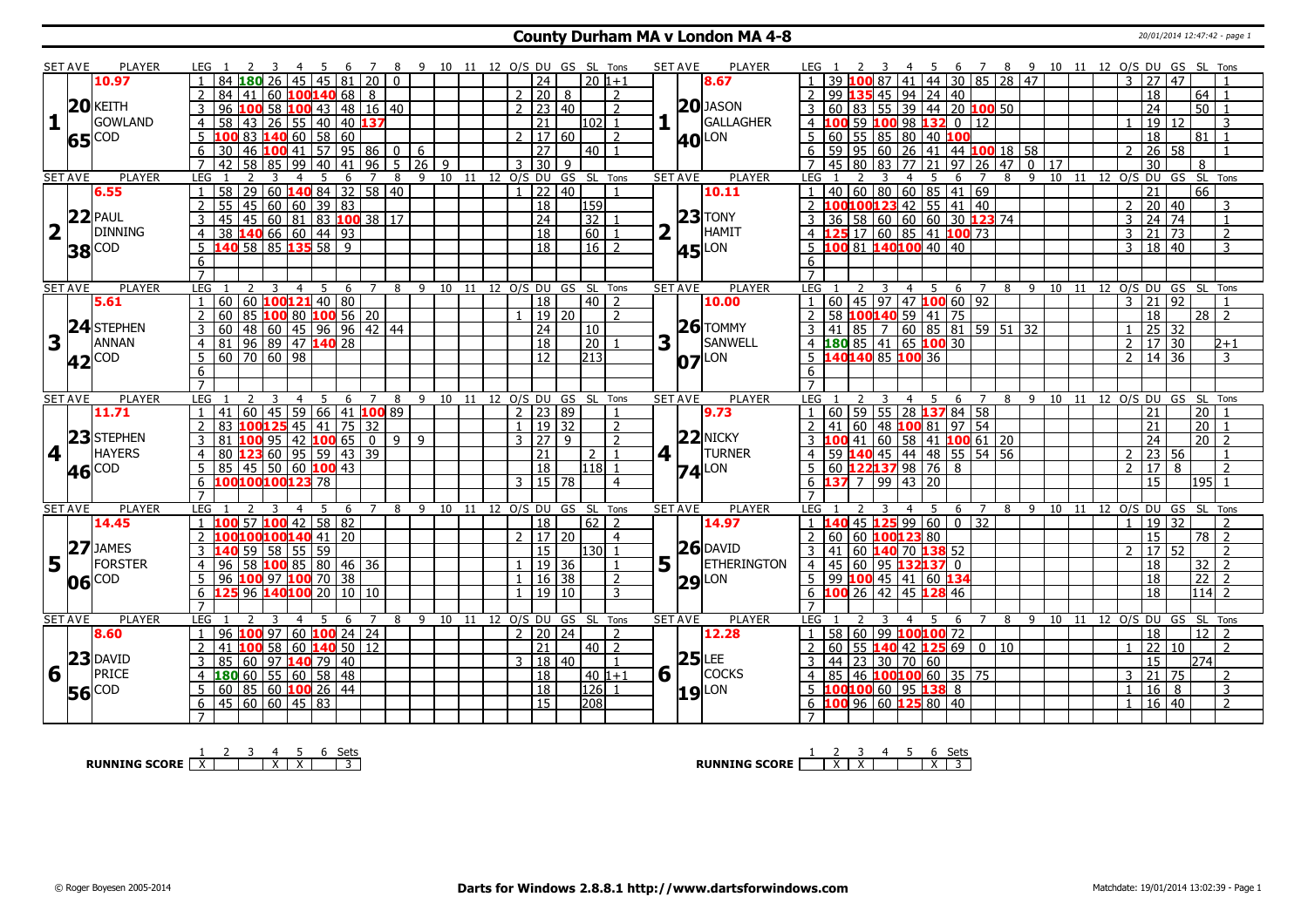#### **County Durham MA v London MA 4-8** 20/01/2014 12:47:43 - page 2

|                         | <b>SET AVE</b>    | <b>PLAYER</b>     | LEG 1                                                                           | - 6                              |        |          |                     |       | 7 8 9 10 11 12 O/S DU GS SL Tons  |                | <b>SET AVE</b><br><b>PLAYER</b>         | 7 8 9 10 11 12 O/S DU GS SL Tons<br>- 5<br>6<br>LEG 1<br>-4                                                    |
|-------------------------|-------------------|-------------------|---------------------------------------------------------------------------------|----------------------------------|--------|----------|---------------------|-------|-----------------------------------|----------------|-----------------------------------------|----------------------------------------------------------------------------------------------------------------|
|                         |                   | 10.46             | 44<br>$\overline{60}$<br>60<br>41                                               | 60 <b>100100</b> 36              |        |          | $2 \mid 23 \mid 36$ |       | $\overline{2}$                    |                | 14.64                                   | $22 \times 471800 \times 000$<br>2310021<br>24<br>$8B+1$                                                       |
|                         |                   |                   | 85   60   95   60   61   40<br>$\overline{2}$                                   |                                  |        |          | $2 \mid 20 \mid 40$ |       | $\mathbf{1}$                      |                |                                         | $132$ 1<br>2 60 100 28 41 85 55<br>$\overline{18}$                                                             |
|                         |                   | $23$ DAVID        | 60   13   44   60 <b>180</b> 38<br>66                                           |                                  |        |          | 21                  |       | l 40 l1+1                         |                | $24$ IAN                                | $3   60   60   100   60   43   85   61   32$<br>23 32<br>$\overline{z}$                                        |
| $\overline{\mathbf{z}}$ |                   | GILL              | 55   45   85   96   <mark>105</mark> 30<br>$\overline{4}$                       |                                  |        |          |                     | 19 30 | $\overline{1}$                    |                | GALLAGHER                               | 18<br>  60   81   59   45   80   60<br>116I                                                                    |
|                         |                   | $15^{ COD }$      | <b>40</b> 81 60 85 16                                                           |                                  |        |          | $\overline{15}$     |       | l119l                             |                | <b>08</b> LON                           | 40 55 48 85 137 36<br>$16 \mid 36$<br>2                                                                        |
|                         |                   |                   | 41   121   96   100   32   26<br>6<br>45                                        |                                  |        |          | $\overline{21}$     |       | 40 <sup>1</sup>                   |                |                                         | 20 60<br>$\overline{2}$<br>6 85 100 43 41 121 51 60<br>$\overline{2}$                                          |
|                         |                   |                   | $\overline{7}$<br>41<br>41<br>32<br>81                                          |                                  |        |          | $\overline{15}$     |       | 206                               |                |                                         | 30 100123140<br>16<br>$\overline{32}$<br>3<br>76 32                                                            |
|                         | <b>SET AVE</b>    | <b>PLAYER</b>     | LEG<br>5 <sup>5</sup><br>$\overline{2}$<br>3<br>$\overline{4}$                  | 6<br>7                           |        |          |                     |       | 8 9 10 11 12 O/S DU GS SL Tons    |                | <b>SET AVE</b><br>PLAYER                | 8 9 10 11 12 0/S DU GS SL Tons<br><b>LEG</b><br>5<br>6<br>4<br>7<br>3                                          |
|                         |                   | 5.23              | $100$ 60   41   78   37   20   20<br>60<br>85                                   |                                  |        |          |                     | 25 20 |                                   |                | 11.42                                   | 45   82   26   97   96   84   36   27<br>24<br>8<br>$\overline{1}$                                             |
|                         |                   |                   | 83 85 60 79 84<br>$\overline{2}$<br>60                                          |                                  |        |          | $\overline{18}$     |       | $\overline{50}$                   |                |                                         | $\overline{2}$<br>  60   96   30 <mark>100</mark> 85 <b>105</b> 25<br>20 25<br>$\overline{2}$<br>$\mathcal{P}$ |
|                         |                   | $23$ DAVID        | $97$ 80 <b>123</b> 56 6<br>$\overline{3}$<br>$\overline{59}$<br>$\overline{78}$ |                                  |        |          | $\overline{21}$     |       | $\overline{2}$                    |                | $24$ STEVEN                             | $81$ 100140 66 94 0 20<br>$\overline{20}$<br>$\overline{20}$<br>3<br>2<br>2                                    |
| 8                       | $\mathbf{1}$      | PRINS             | 85 85 60 85<br>$\overline{4}$<br>100                                            |                                  |        |          | 15                  |       | 86<br>$\overline{1}$              | 8 <sup>1</sup> | FERGUSON                                | 4 27 100 98 100 100 76<br>18 76<br>$\overline{3}$<br>3                                                         |
|                         |                   |                   | $\overline{5}$<br> 97 43 99 58 60 100<br>44                                     |                                  |        |          | $2$   20   100      |       | $\overline{1}$                    |                | $92$ LON                                | 5 97 140 122 56 36 42<br>$\overline{18}$<br>$\overline{2}$<br>8                                                |
|                         |                   | $91^{\text{COD}}$ | 60 $100$ 45 83 49 94<br>6                                                       |                                  |        |          | 18                  |       | l 70 l                            |                |                                         | $6$   24   35   85   60 <b>135</b> 81   81<br>20 81<br>$\overline{2}$                                          |
|                         |                   |                   | $\overline{7}$                                                                  |                                  |        |          |                     |       |                                   |                |                                         |                                                                                                                |
|                         | <b>SET AVE</b>    | <b>PLAYER</b>     | LEG <sub>1</sub><br>$\overline{3}$<br>$\overline{4}$<br>5                       | $\overline{z}$<br>$\overline{6}$ |        |          |                     |       | 8 9 10 11 12 0/S DU GS SL Tons    |                | <b>SET AVE</b><br><b>PLAYER</b>         | LEG 1<br>8 9 10 11 12 0/S DU GS SL Tons<br>$\overline{7}$<br>$\overline{4}$<br>- 5<br>-6                       |
|                         |                   | 9.05              | $100$ 41 60 59 59<br>31                                                         |                                  |        |          | 18                  |       | 151                               |                | 11.63                                   | $45$ 35 96 25<br>20 25<br>1 100100100<br>$\overline{2}$<br>3                                                   |
|                         |                   |                   | 60<br>45<br>30                                                                  | $29$ 82 100 60 56 7 32           |        |          | $\overline{3}$      | 30 32 |                                   |                |                                         | $0$ 20 15 0<br>$83$ 51<br>27<br>$5 \, 2 + 1$<br>47<br>180100                                                   |
|                         |                   | 22 STEPHEN        | $95 \, 100 \, 60 \, 98 \, 16$<br>3                                              |                                  |        |          | 18                  |       | 32   2                            |                | $23$ MATT                               | 3 95 43 41 100 94 103 25<br>20 25<br>$\overline{2}$<br>$\overline{2}$                                          |
| $\overline{9}$          | l t               | KNIGHT            | 1401406078888<br>$\overline{4}$<br>67                                           |                                  |        |          |                     | 19 8  | $\overline{2}$                    | $9\sqrt{1}$    | WINZAR                                  | 4 40 85 81 85 60 55<br>95<br>18                                                                                |
|                         |                   |                   | 5 <sup>1</sup><br>60 125 84 100 49                                              |                                  |        |          | 15                  |       | 83   2                            |                | 44 LON                                  | 5 60 <b>100 180</b> 99 46 16<br>18 16<br>$\overline{3}$<br>$2 + 1$                                             |
|                         | $02$ COD          |                   | $60$ 91 60 45 45 81 44<br>6                                                     |                                  |        |          | 21                  |       | 75                                |                |                                         | $6 \mid 81 \mid 85 \mid 26 \mid 85$ 100 56 68<br>$\overline{21}$<br>68<br>$\mathbf{R}$                         |
|                         |                   |                   | $\overline{7}$                                                                  |                                  |        |          |                     |       |                                   |                |                                         | $\overline{7}$                                                                                                 |
|                         | <b>SET AVE</b>    | <b>PLAYER</b>     | LEG<br>.5<br>4                                                                  | $\overline{7}$<br>- 6            | 8      |          |                     |       | 9 10 11 12 0/S DU GS SL Tons      |                | <b>SET AVE</b><br><b>PLAYER</b>         | LEG 1<br>8 9 10 11 12 O/S DU GS SL Tons<br>$\overline{7}$<br>- 5<br>- 6                                        |
|                         |                   | 17.03             | 1 <b>100 100</b> 80 35 <b>130</b> 46 0 8                                        |                                  |        |          | 24                  |       | $2 \mid 3$                        |                | 14.35                                   | $1$ 100 64 45 85 45 60 48 54<br>$2 \mid 23 \mid 54$                                                            |
|                         |                   |                   | $\overline{2}$<br>85<br>$131$ 41 67<br>60<br>85                                 |                                  |        |          | <sup>18</sup>       |       | 32 1                              |                |                                         | 45 60 100 40 81 130 45<br>45<br>$\overline{2}$<br>20<br>$\overline{2}$                                         |
|                         |                   | $25$ CRAIG        | 140100 42 I                                                                     | 59   60   90   10                |        |          | $3 \mid 21 \mid 10$ |       | $\overline{2}$                    |                | $24$ GRAHAM                             | 3   96 <b>140 125</b> 45   57   30<br>18<br>$\overline{z}$<br>8                                                |
| 10 L                    |                   | ANDERSON          | 100 24 140 107 25<br>$\overline{4}$<br>60<br>45                                 |                                  |        |          | $3 \mid 21 \mid 25$ |       | 3                                 | LO I           | RACKSTRAW                               | 50<br>00 100 83 55 28 45 40<br>21<br>$\overline{z}$                                                            |
|                         |                   |                   | 5 <b>180 58 135 92 36</b>                                                       |                                  |        |          | $2 \mid 14 \mid 36$ |       | $2 + 1$                           |                |                                         | $5 \mid 45 \mid 60 \mid 180 \mid 45$<br>12<br>$\frac{171}{1+1}$                                                |
|                         | $23^{\text{COD}}$ |                   | 6 140100100 99 30                                                               |                                  |        |          | $\overline{15}$     |       | $32$   3                          |                | 65 LON                                  | 6 140 45 100 60 120 36<br>18 36<br>$\overline{3}$<br>3                                                         |
|                         |                   |                   | 59<br>85<br>41<br>60                                                            | 60 85 51                         |        |          | 21                  |       | $\overline{60}$                   |                |                                         | $59$ 99 58 70<br><b>7</b> 60 100<br>55<br>3<br>21<br>70<br>$\mathbf{1}$                                        |
|                         | <b>SET AVE</b>    | <b>PLAYER</b>     | I FG<br>3<br>$\overline{4}$<br>5                                                | $\overline{7}$<br>6              | 8<br>9 | 10<br>11 |                     |       | 12 O/S DU GS SL Tons              |                | <b>SET AVE</b><br><b>PLAYER</b>         | LEG.<br>11 12 O/S DU GS SL Tons<br>4<br>$\overline{7}$<br>8<br>$\mathsf{q}$<br>10<br>5<br>6                    |
|                         |                   | 15.28             | 24 83 100140100 22 32                                                           |                                  |        |          | $2$   20   32       |       | 3                                 |                | 9.90                                    | 45   93   59   96   41   96   51<br>$\overline{1}$<br>21<br>20                                                 |
|                         |                   |                   | $2^{\circ}$<br>28<br>81 60 <b>100</b> 60 <b>132</b> 40                          |                                  |        |          | $1 \mid 19 \mid 40$ |       | $\overline{2}$                    |                |                                         | $\overline{18}$<br>$36 1+1$<br>2                                                                               |
|                         |                   | 27 ROBERT         | 140140100 43 78<br>$\overline{3}$                                               |                                  |        |          | $3 \mid 15 \mid 78$ |       | $\overline{3}$                    |                | $26$ GEORGE                             | 3 140 44 92 81 92<br>$\overline{15}$<br>$\overline{52}$<br>$\mathbf{1}$                                        |
| 11                      |                   | DOUTHWAITE        | 43 55 100 45 60 60 17 97<br>$\overline{4}$                                      |                                  |        |          | $\overline{24}$     |       | 24   1                            |                | KILLINGTON<br>. 11 L                    | 4 100 23 66 44 180 48 20 20<br>23 20<br>$\overline{2}$<br>$2 + 1$                                              |
|                         |                   |                   | $5 60 99 81 $ 100136                                                            |                                  |        |          | $\overline{15}$     |       | $\overline{25}$<br>$\overline{2}$ |                |                                         | $5 \ 81 \ 84 \ 81 \ 125 \ 44 \ 86$<br>17 86<br>2<br>$\mathbf{1}$                                               |
|                         |                   | <b>38</b> COD     | 971401007886<br>6                                                               |                                  |        |          | 3   15   86         |       | $\overline{2}$                    |                | $71$ <sup><math>\text{LON}</math></sup> | 6 99 134 70 131<br>$\overline{12}$<br>67<br>$\overline{z}$                                                     |
|                         |                   |                   |                                                                                 |                                  |        |          |                     |       |                                   |                |                                         |                                                                                                                |
|                         | <b>SET AVE</b>    | <b>PLAYER</b>     | LEG<br>-5<br>4                                                                  | $\overline{7}$<br>6              |        |          |                     |       | 8 9 10 11 12 0/S DU GS SL Tons    |                | <b>SET AVE</b><br><b>PLAYER</b>         | 8 9 10 11 12 0/S DU GS SL Tons<br>LEG <sub>1</sub><br>5<br>$\overline{7}$<br>$\overline{4}$<br>6               |
|                         |                   | 7.00              | 97<br> 41                                                                       | 58   45   77   36                |        |          | 21                  |       | 22                                |                | 15.31                                   | 60   83   100   42   100   60   56<br>20 56<br>$\overline{2}$<br>2                                             |
|                         |                   |                   |                                                                                 |                                  |        |          |                     |       | 178 <br>$\overline{1}$            |                |                                         | 14 62<br>2   60   60   180139   62<br>$\overline{2}$<br>$2 + 1$                                                |
|                         |                   |                   |                                                                                 |                                  |        |          |                     |       |                                   |                |                                         |                                                                                                                |
|                         |                   |                   | $2^{\circ}$<br>$100$ 96 82<br>45                                                |                                  |        |          | $\overline{12}$     |       |                                   |                |                                         |                                                                                                                |
|                         |                   | $27$ JOHN         | 1001358835432<br>$\overline{3}$<br>97                                           |                                  |        |          | 2 17 32             |       | $\overline{2}$                    |                | 29 <br>LEWIS                            | $\overline{15}$<br>3 <b>140 60 135 42 44</b><br>80<br>$\overline{2}$                                           |
| 12 <sub>1</sub>         |                   | <b>DOWD</b>       | 95   60   81   97<br>96<br>$\overline{4}$                                       |                                  |        |          | <sup>15</sup>       |       | 72                                |                | 2⊥<br><b>VENES</b>                      | 4 140137 57 95 32 40<br>17 40<br>2<br>2                                                                        |
|                         | $76$ COD          |                   | 5 <sup>1</sup><br>100 96 95 58 140                                              |                                  |        |          | <sup>15</sup>       |       | 12   2                            |                | $94$ <sup>LON</sup>                     | 5 180140140 25 16<br>3   15   16<br>$B+1$                                                                      |
|                         |                   |                   | 6                                                                               |                                  |        |          |                     |       |                                   |                |                                         | 6<br>$\overline{7}$                                                                                            |

|                                                  |  |  | 11 12 Sets |  |
|--------------------------------------------------|--|--|------------|--|
| <b>RUNNING SCORE  </b>                           |  |  |            |  |
| OP: County Durham MA - Robert Douthwaite 27.38 * |  |  |            |  |

**RUNNING SCORE** 7 X 8 X 9 X 10 X 11 12 X Sets 8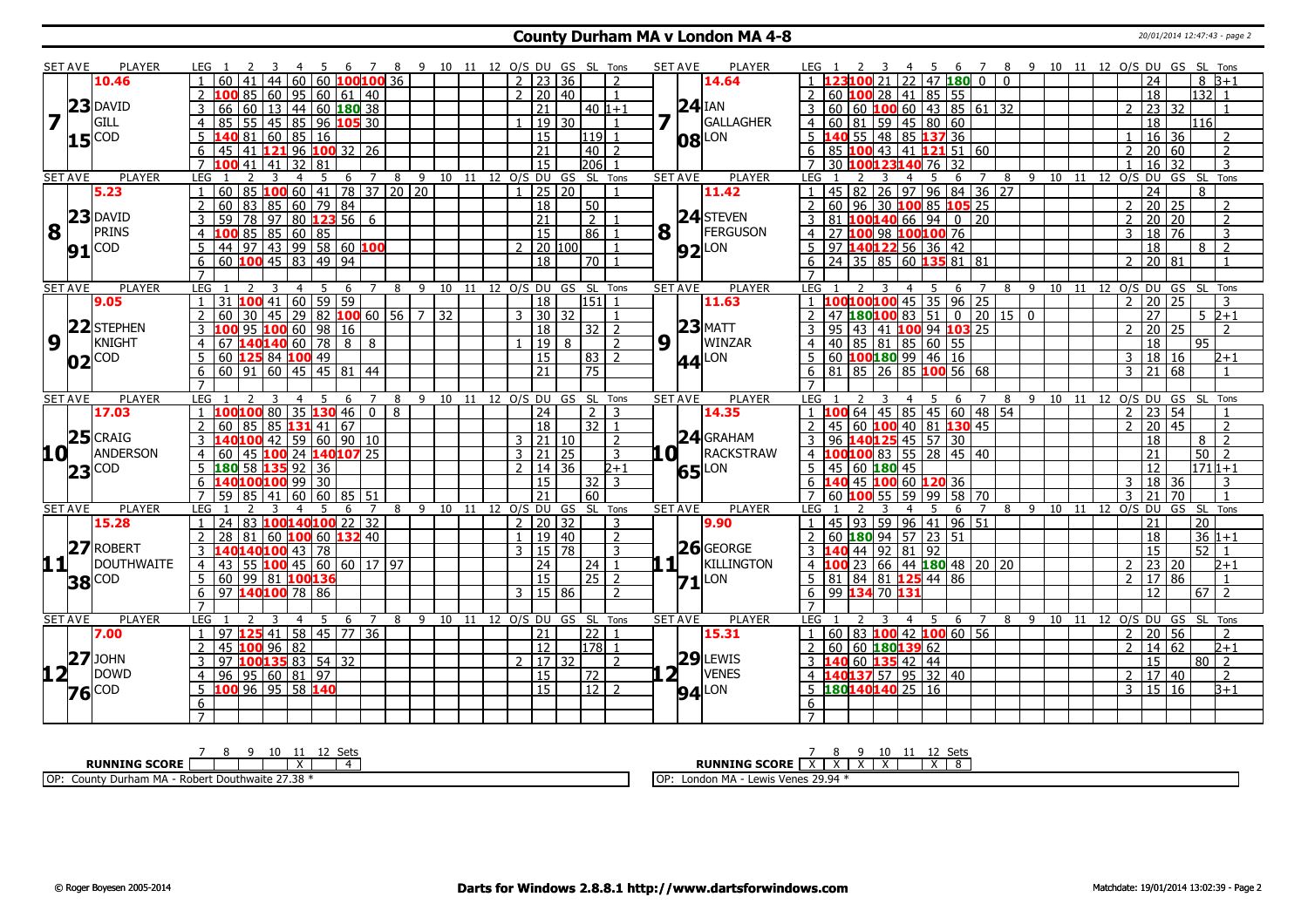## **County Durham MA**

### **London MA**

| <b>PLAYER</b>         |  | W/Liwonilost | <b>AVE</b> | <b>TAVE</b> | <b>POINTS DARTS TONS TON+180</b> |      |      |  | <b>TONS</b> | <b>PLAYER</b>            |    | W/L WON LOST | <b>AVE</b> | <b>TAVE</b> | <b>POINTS DARTS TONS TON+ 180</b> |      |    |     |   | <b>TONS</b> |
|-----------------------|--|--------------|------------|-------------|----------------------------------|------|------|--|-------------|--------------------------|----|--------------|------------|-------------|-----------------------------------|------|----|-----|---|-------------|
| <b>Keith Gowland</b>  |  |              | 20.65      | 10.97       | 3345                             | 162  |      |  | $9 + 1$     | <b>Jason Gallagher</b>   |    |              | 20.40      | 8.67        | 3304                              | 162  |    |     |   | $8 + 0$     |
| <b>Paul Dinning</b>   |  |              | 22.38      | 6.55        | 2238                             | 100  |      |  | $5 + 0$     | <b>Tony Hamit</b>        |    |              | 23.45      | 10.11       | 2439                              | 104  |    |     | 0 | $9 + 0$     |
| Stephen Annan         |  |              | 24.42      | 5.61        | 2222                             | 91   |      |  | $5 + 0$     | <b>Tommy Sanwell</b>     |    |              | 26.07      | 10.00       | 2477                              | 95   |    |     |   | $8 + 1$     |
| <b>Stephen Hayers</b> |  |              | 23.46      | 11.71       | 28861                            | 123  |      |  | $11+0$      | Nicky Turner             |    |              | 22.74      | 9.73        | 2751                              | 121  |    |     |   | $8 + 0$     |
| James Forster         |  |              | 7.06       | 14.45       | 2814                             | 104  | 10 I |  | $13 + 0$    | David Etherington        |    |              | 26.29      | 14.97       | 2760                              | 105  | 10 |     |   | $12 + 0$    |
| <b>David Price</b>    |  |              | 23.56      | 8.60        | 2592                             | 110  |      |  | $7 + 1$     | l Lee Cocks              |    |              | 25.19      | 12.28       | 2720                              | 108  | 10 |     | 0 | $11+0$      |
| David Gill            |  |              | 23.15      | 10.46       | 3102                             | 134  |      |  | $9 + 1$     | Ian Gallagher            |    |              | 24.08      | 14.64       | 3251                              | 135  |    |     |   | $12 + 1$    |
| <b>David Prins</b>    |  |              | 23.91      | 5.23        | 2798                             | 117  |      |  | $5 + C$     | Steven Ferguson          |    |              | 24.92      | 11.42       | 2990                              | 120  |    |     | 0 | $10 + 0$    |
| Stephen Knight        |  |              | 22.02      | 9.05        | 2665                             | 121  |      |  | $8 + 0$     | <b>Matt Winzar</b>       |    |              | 23.44      | 11.63       | 2906                              | 124  |    |     |   | $10 + 2$    |
| <b>Craig Anderson</b> |  |              | 25.23      | 17.03       | 3381                             | 134  | 10 I |  | $14 + 1$    | <b>SGraham Rackstraw</b> |    |              | 24.65      | 14.35       | 3278                              | 133  |    |     |   | $12 + 1$    |
| Robert Douthwaite     |  |              | 27.38      | 15.28       | 2957                             | 108  |      |  | $13 + 0$    | George Killington        |    |              | 26.7       | 9.90        | 2831                              | 106  |    |     |   | $7 + 2$     |
| John Dowd             |  |              | 27.76      | 7.00        | 2221                             | 80   |      |  | $6 + 0$     | Lewis Venes              |    |              | 29.94      | 15.31       | 2425                              | 81   |    |     |   | $11+2$      |
| <b>TOTALS</b>         |  | -41          | 24.00      |             | 33221                            | 1384 | 79 l |  | $105 + 4$   | <b>ITOTALS</b>           | 41 |              | 24.48      |             | 34132                             | 1394 | 90 | ا ۱ |   | $118 + 9$   |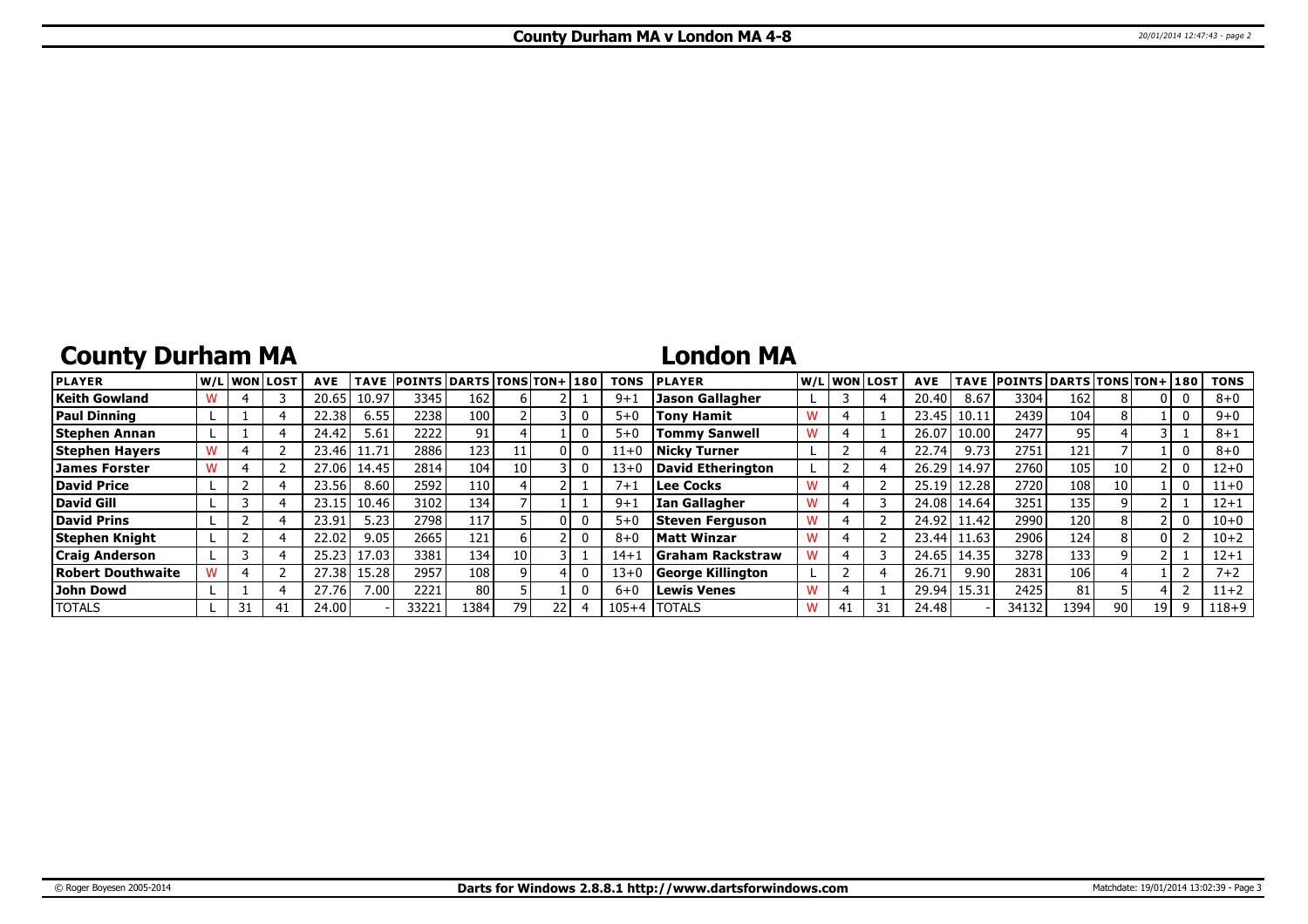#### **County Durham WA v London WA 2-4** 20/01/2014 12:48:13 - page 1

|                         | SET AVE        | <b>PLAYER</b>       | LEG 1               |                                                      |                                                     |   |                |    |   |                         |                      |                          |                         |                 |                |                                  |                | 3  4  5  6  7  8  9  10  11  12  O/S  DU  GS  SL  Tons |                                |                | <b>SET AVE</b><br><b>PLAYER</b> | LEG 1                                                               |                                                | - 3    |                | 4 5 6 7 8 9 10 11 12 O/S DU GS SL Tons |                 |                                  |                     |                   |                              |    |                |                      |                 |                 |                          |
|-------------------------|----------------|---------------------|---------------------|------------------------------------------------------|-----------------------------------------------------|---|----------------|----|---|-------------------------|----------------------|--------------------------|-------------------------|-----------------|----------------|----------------------------------|----------------|--------------------------------------------------------|--------------------------------|----------------|---------------------------------|---------------------------------------------------------------------|------------------------------------------------|--------|----------------|----------------------------------------|-----------------|----------------------------------|---------------------|-------------------|------------------------------|----|----------------|----------------------|-----------------|-----------------|--------------------------|
|                         |                | 6.11                |                     |                                                      |                                                     |   |                |    |   | $41   60   81   30$ 100 |                      |                          |                         |                 |                | 21                               |                | l116l 1                                                |                                |                | 7.63                            |                                                                     |                                                |        |                | 85 140 93 8                            |                 |                                  | 8                   |                   |                              |    | $\overline{2}$ | 23                   | 8               |                 |                          |
|                         |                |                     |                     |                                                      | L40 85   85   85 <mark>106</mark>                   |   |                |    |   |                         |                      |                          |                         |                 | 3              | 15   106                         |                |                                                        | 2                              |                |                                 |                                                                     | 41   18   45   26                              |        |                |                                        |                 |                                  |                     |                   |                              |    |                | 12                   |                 | 371             |                          |
|                         |                | 20JENNIFER          | 3                   | 43                                                   | 36 125 45 22 45                                     |   |                |    |   |                         |                      |                          |                         |                 |                | 18                               |                | $ 185 $ 1                                              |                                |                | $19$ HAYLEY                     |                                                                     | 41 100                                         |        |                | 83 123 79 35 40                        |                 |                                  |                     |                   |                              |    |                | 20 40                |                 |                 | $\overline{\phantom{a}}$ |
| 1                       |                | <b>SUMMERSON</b>    | 4 <sup>1</sup>      | $145$   41   60   62   70 <b>140</b> 58   9   12   4 |                                                     |   |                |    |   |                         |                      |                          |                         |                 | $\mathbf{1}$   | $\overline{28}$                  | $\overline{4}$ |                                                        |                                |                | PLUME                           | $\overline{4}$                                                      | $\overline{60}$ 100 43 100 85 33 40 30 8       |        |                |                                        |                 |                                  |                     |                   |                              |    |                | $\overline{27}$      |                 | $\mathcal{P}$   | $\overline{2}$           |
|                         |                | <b>70</b> COD       | 5 <sup>5</sup>      | 60   41   81   85   45   95   54   30                |                                                     |   |                |    |   |                         |                      |                          |                         |                 |                | $\overline{24}$                  |                | 10                                                     |                                |                | LON                             | .5.                                                                 | $24   41   60   100   41   47   60   40   88$  |        |                |                                        |                 |                                  |                     |                   |                              |    | 3              | $\overline{27}$      | 88              |                 |                          |
|                         |                |                     | 6                   |                                                      |                                                     |   |                |    |   |                         |                      |                          |                         |                 |                |                                  |                |                                                        |                                |                | 56                              | 6                                                                   |                                                |        |                |                                        |                 |                                  |                     |                   |                              |    |                |                      |                 |                 |                          |
|                         |                |                     | $\overline{7}$      |                                                      |                                                     |   |                |    |   |                         |                      |                          |                         |                 |                |                                  |                |                                                        |                                |                |                                 | $\overline{7}$                                                      |                                                |        |                |                                        |                 |                                  |                     |                   |                              |    |                |                      |                 |                 |                          |
|                         | <b>SET AVE</b> | <b>PLAYER</b>       | <b>LEG</b>          |                                                      |                                                     | 3 | $\overline{4}$ | -5 |   | 6 7                     | 8                    |                          |                         |                 |                |                                  |                | 9 10 11 12 0/S DU GS SL Tons                           |                                |                | <b>PLAYER</b><br><b>SET AVE</b> | <b>LEG</b>                                                          |                                                | 3      | $\overline{4}$ | 5 6                                    |                 | 7 8 9 10 11 12 0/S DU GS SL Tons |                     |                   |                              |    |                |                      |                 |                 |                          |
|                         |                | 2.23                | 1                   | 43                                                   | 81 81 <b>123</b> 45 22 80 0 26                      |   |                |    |   |                         |                      |                          |                         |                 |                | $3 \mid 27 \mid 26$              |                |                                                        | $\mathbf{1}$                   |                | 5.80                            | $\vert$ 1                                                           | 70 26 45 40 81 100 59 24                       |        |                |                                        |                 |                                  |                     |                   |                              |    |                | $\overline{24}$      |                 | $56$ 1          |                          |
|                         |                |                     | $\overline{2}$      | 24                                                   | 60 l                                                |   |                |    |   |                         |                      | 58 60 19 11 100 43 45 81 |                         |                 |                | $3 \overline{)30 \overline{81}}$ |                |                                                        | $\overline{1}$                 |                |                                 |                                                                     | $30 62 26$ 100 15 81 55 41 51 30               |        |                |                                        |                 |                                  |                     |                   |                              |    |                | $\overline{30}$      |                 | $10$ $1$        |                          |
|                         |                | 17 ALLISON          | $\overline{3}$      |                                                      | 45 41 45 30 66 24 62 64 80                          |   |                |    |   |                         |                      |                          |                         |                 |                | 30                               |                | $\overline{22}$                                        |                                |                | <b>18</b> DEB                   | 60                                                                  | 98                                             |        |                | 45   81   30   26   41   45   57   18  |                 |                                  |                     |                   |                              |    | $\overline{1}$ | 28 18                |                 |                 |                          |
| $\overline{\mathbf{2}}$ |                | <b>WELLS</b>        |                     | 60                                                   | 68 60 41 60 41 85 46 20                             |   |                |    |   |                         |                      |                          |                         |                 |                | $\overline{27}$                  |                | $\overline{20}$                                        |                                |                | <b>WATLING</b>                  | 60 l                                                                |                                                |        |                | $55 \mid 41$ 100 70 50 86 33 0         |                 |                                  |                     |                   | 6                            |    | $\overline{2}$ | $\overline{29}$      | 6               |                 |                          |
|                         |                |                     | 5                   | 30   45   43   55   30   45   92                     |                                                     |   |                |    |   |                         |                      |                          |                         |                 |                | $\overline{21}$                  |                | 161                                                    |                                |                |                                 | 5                                                                   | 100 26 39 180 26 98 32                         |        |                |                                        |                 |                                  |                     |                   |                              |    | $\overline{3}$ | $\overline{21}$      | $\overline{32}$ |                 | $2+1$                    |
|                         |                | $05^{\text{[COD]}}$ |                     |                                                      |                                                     |   |                |    |   |                         |                      |                          |                         |                 |                |                                  |                |                                                        |                                |                | <b>48</b> LON                   |                                                                     |                                                |        |                |                                        |                 |                                  |                     |                   |                              |    |                |                      |                 |                 |                          |
|                         |                |                     | 6                   |                                                      |                                                     |   |                |    |   |                         |                      |                          |                         |                 |                |                                  |                |                                                        |                                |                |                                 | 6                                                                   |                                                |        |                |                                        |                 |                                  |                     |                   |                              |    |                |                      |                 |                 |                          |
|                         |                |                     | $\overline{7}$      |                                                      |                                                     |   |                |    |   |                         |                      |                          |                         |                 |                |                                  |                |                                                        |                                |                |                                 | $\overline{7}$                                                      |                                                |        |                |                                        |                 |                                  |                     |                   |                              |    |                |                      |                 |                 |                          |
|                         | <b>SET AVE</b> | <b>PLAYER</b>       | LEG                 |                                                      |                                                     | 3 | $\overline{4}$ | 5  | 6 | $\overline{7}$          | 8                    | 9                        | 10                      | $\overline{11}$ |                | 12 0/S DU GS SL                  |                |                                                        | Tons                           |                | <b>SET AVE</b><br><b>PLAYER</b> | LEG                                                                 |                                                |        | $\overline{4}$ | 5                                      | 6               | $\overline{7}$                   | 8                   | $\overline{9}$ 10 |                              | 11 |                | 12 O/S DU GS SL Tons |                 |                 |                          |
|                         |                | 1.00                |                     | 83                                                   | $50$   26   40   28   26   41                       |   |                |    |   |                         |                      |                          |                         |                 |                | 21                               |                | 207                                                    |                                |                | 3.40                            | $\overline{1}$                                                      | 60 45 140 62 82 72 20 20                       |        |                |                                        |                 |                                  |                     |                   |                              |    | $\overline{3}$ | 24 20                |                 |                 |                          |
|                         |                | $15$ <b>KIRSTY</b>  | $\overline{2}$      | 26                                                   | 62   36   36   85   34   58   72   33   19          |   |                |    |   |                         |                      |                          |                         |                 |                | 30                               |                | $\sqrt{40}$                                            |                                |                |                                 | $\overline{2}$                                                      | 54 <b>100</b> 85 40 55 24 40 55 32 16          |        |                |                                        |                 |                                  |                     |                   |                              |    | 3              | 30 16                |                 |                 | $\overline{1}$           |
|                         |                |                     | $\overline{3}$      | 22 64 23 22 85 31 100                                |                                                     |   |                |    |   |                         |                      |                          |                         |                 |                | 21                               |                | $154$ 1                                                |                                |                | $ 19 $ susan                    | 3                                                                   | $62$ 60 100 45 84 90 20 40                     |        |                |                                        |                 |                                  |                     |                   |                              |    | $\overline{2}$ | 23 40                |                 |                 |                          |
| $\overline{\mathbf{3}}$ |                | <b>HUTCHINSON</b>   | $\overline{4}$      |                                                      |                                                     |   |                |    |   |                         |                      |                          |                         |                 |                |                                  |                |                                                        |                                | 3              | HOLT                            | $\overline{4}$                                                      |                                                |        |                |                                        |                 |                                  |                     |                   |                              |    |                |                      |                 |                 |                          |
|                         |                | $31$ COD            | $\overline{5}$      |                                                      |                                                     |   |                |    |   |                         |                      |                          |                         |                 |                |                                  |                |                                                        |                                |                | <b>52</b> LON                   | $\overline{5}$                                                      |                                                |        |                |                                        |                 |                                  |                     |                   |                              |    |                |                      |                 |                 |                          |
|                         |                |                     | 6                   |                                                      |                                                     |   |                |    |   |                         |                      |                          |                         |                 |                |                                  |                |                                                        |                                |                |                                 | 6                                                                   |                                                |        |                |                                        |                 |                                  |                     |                   |                              |    |                |                      |                 |                 |                          |
|                         |                |                     | $\overline{7}$      |                                                      |                                                     |   |                |    |   |                         |                      |                          |                         |                 |                |                                  |                |                                                        |                                |                |                                 |                                                                     |                                                |        |                |                                        |                 |                                  |                     |                   |                              |    |                |                      |                 |                 |                          |
|                         |                |                     |                     |                                                      |                                                     |   | 4              | 5  |   | 6 7                     |                      |                          |                         |                 |                |                                  |                |                                                        | 8 9 10 11 12 O/S DU GS SL Tons |                | <b>SET AVE</b><br><b>PLAYER</b> | LEG                                                                 |                                                |        |                | 4 5                                    |                 | 6 7                              | 89                  |                   | 10 11                        |    |                | 12 O/S DU GS SL Tons |                 |                 |                          |
|                         | <b>SET AVE</b> | <b>PLAYER</b>       | LEG                 |                                                      |                                                     |   |                |    |   |                         |                      |                          |                         |                 |                |                                  |                |                                                        |                                |                |                                 |                                                                     |                                                |        |                |                                        |                 |                                  |                     |                   |                              |    |                |                      |                 |                 |                          |
|                         |                | 7.44                |                     |                                                      | 92 100 11 41 94                                     |   |                |    |   | $\overline{0}$          |                      | 30 10                    |                         |                 | $\overline{2}$ | 26                               | l 10-          |                                                        | $\overline{2}$                 |                | 4.80                            |                                                                     | $60$   25                                      |        |                | 60   23   85   41   85   40            |                 |                                  |                     |                   |                              |    |                | 24                   |                 | 82              |                          |
|                         |                |                     | $\overline{2}$      | 28 100 26 55 45 59 100                               |                                                     |   |                |    |   |                         |                      |                          |                         |                 |                | $\overline{21}$                  |                | 88 2                                                   |                                |                |                                 |                                                                     | 70 100                                         |        |                | 80 49 47 59 48 48                      |                 |                                  |                     |                   |                              |    | 2              | $\sqrt{23}$ 48       |                 |                 |                          |
|                         |                | 17 MARGARET         | 3                   | 41                                                   | 17 <sup>1</sup>                                     |   |                |    |   |                         |                      |                          | 83 26 45 24 67 57 81 22 |                 |                | 30                               |                | $\overline{38}$                                        |                                |                | 17 ANDREA                       | 26                                                                  |                                                |        |                | $100140$ 30 45 60 64 20 0 16           |                 |                                  |                     |                   |                              |    | $\overline{2}$ | 29 16                |                 |                 | $\overline{2}$           |
| 4                       |                | <b>STEWART</b>      | $\overline{4}$      | 25                                                   | $60$ 22 <b>100</b> 26 9 <b>121</b> 60 58 20         |   |                |    |   |                         |                      |                          |                         |                 |                | $2 \mid 29 \mid 20$              |                |                                                        | $\overline{2}$                 | 4 1            | <b>WALKER</b>                   |                                                                     |                                                |        |                |                                        |                 |                                  |                     |                   |                              |    |                | 30                   |                 | 25              |                          |
|                         |                |                     | 5 <sup>5</sup>      | 43 40 30 7 85 100 81 97 18                           |                                                     |   |                |    |   |                         |                      |                          |                         |                 |                | $3 \mid 27 \mid 18$              |                |                                                        | $\mathbf{1}$                   |                | LON                             | 4 66 81 41 83 26 45 59 28 47 0<br>5 30 65 41 43 31 45 <b>140</b> 28 |                                                |        |                |                                        |                 |                                  |                     |                   |                              |    |                | $\overline{24}$      |                 | $\overline{78}$ |                          |
|                         |                | 89 COD              | 6                   |                                                      |                                                     |   |                |    |   |                         |                      |                          |                         |                 |                |                                  |                |                                                        |                                |                | 85                              | 6                                                                   |                                                |        |                |                                        |                 |                                  |                     |                   |                              |    |                |                      |                 |                 |                          |
|                         |                |                     | $\overline{7}$      |                                                      |                                                     |   |                |    |   |                         |                      |                          |                         |                 |                |                                  |                |                                                        |                                |                |                                 | $\overline{7}$                                                      |                                                |        |                |                                        |                 |                                  |                     |                   |                              |    |                |                      |                 |                 |                          |
|                         | <b>SET AVE</b> | <b>PLAYER</b>       | LEG                 |                                                      |                                                     |   | $\overline{4}$ | 5  | 6 | 7                       | - 8                  | 9                        |                         |                 |                |                                  |                | 10 11 12 O/S DU GS SL Tons                             |                                |                | <b>PLAYER</b><br><b>SET AVE</b> | LEG                                                                 |                                                |        | 4              |                                        | -6              | 7                                | 8                   | - 9               | 10 11 12 O/S DU GS SL Tons   |    |                |                      |                 |                 |                          |
|                         |                | 7.30                | $\overline{1}$      | 16                                                   | 40 l                                                |   |                |    |   |                         | 61 45 121 85 24 109  |                          |                         |                 |                | $3$   24   109                   |                |                                                        | $\overline{2}$                 |                | 7.75                            | $\vert$ 1                                                           | $83 \mid 14 \mid 41$                           |        | 41             | 41                                     | $\overline{81}$ | 60 120                           |                     |                   |                              |    |                | $\overline{24}$      |                 | $20$   1        |                          |
|                         |                |                     | $\overline{2}$      | 30 <sup>°</sup>                                      | 29 I                                                |   |                |    |   |                         |                      | 45 100 60 100 45 52 20   |                         |                 |                | $\overline{27}$                  |                | 20   2                                                 |                                |                |                                 | $\overline{2}$                                                      | 60 <b>135</b> 60   45   60   41   27   39   34 |        |                |                                        |                 |                                  |                     |                   |                              |    | 3              | 27 34                |                 |                 |                          |
|                         |                | 18 ANGELA           | $\overline{3}$      | 15                                                   |                                                     |   |                |    |   |                         |                      |                          |                         |                 | $\mathcal{P}$  |                                  |                |                                                        |                                |                | $19$ TAMMY                      |                                                                     | 60 40 41                                       |        |                | $ 41 81 $ 100 7                        |                 |                                  |                     |                   |                              |    |                | $\overline{27}$      |                 | 46              | $\overline{1}$           |
|                         |                | MCDONALD            | $\overline{4}$      | 45                                                   | 41 60 42 70 100 45 59 69                            |   |                |    |   |                         |                      |                          | $0 \mid 45$             |                 |                | 26 69                            |                |                                                        |                                |                | MACKENZIE                       |                                                                     |                                                |        |                |                                        |                 | $\mathbf{0}$                     | $45 \mid 40$<br>100 | $0 \mid 40$       |                              |    |                |                      |                 |                 |                          |
| 5                       |                |                     |                     |                                                      | $60$ 55 81 60 100 9 25                              |   |                |    |   |                         |                      |                          |                         |                 |                | 30                               |                | 21                                                     |                                | 5 <sub>1</sub> |                                 |                                                                     | 43 83 100 45 45 45                             |        |                |                                        |                 |                                  |                     |                   |                              |    | $\mathbf{1}$   | 28 40                |                 |                 | 2<br>$\overline{2}$      |
|                         |                | <b>52</b> COD       | 5                   | 85 41 50 45 100 26 60                                |                                                     |   |                |    |   |                         |                      |                          |                         |                 |                | 21                               |                | 94 1                                                   |                                |                | $05$ <sup>LON</sup>             | $\overline{5}$                                                      | 44   100   44   60   47   120   54   32        |        |                |                                        |                 |                                  |                     |                   |                              |    |                | $22 \mid 32$         |                 |                 |                          |
|                         |                |                     | 6                   |                                                      |                                                     |   |                |    |   |                         |                      |                          |                         |                 |                |                                  |                |                                                        |                                |                |                                 | 6                                                                   |                                                |        |                |                                        |                 |                                  |                     |                   |                              |    |                |                      |                 |                 |                          |
|                         |                |                     | $\overline{7}$      |                                                      |                                                     |   |                |    |   |                         |                      |                          |                         |                 |                |                                  |                |                                                        |                                |                |                                 | $\overline{7}$                                                      |                                                |        |                |                                        |                 |                                  |                     |                   |                              |    |                |                      |                 |                 |                          |
|                         | <b>SET AVE</b> | <b>PLAYER</b>       | LEG                 |                                                      |                                                     |   |                | 5  | 6 | $7^{\circ}$             | 8                    |                          |                         |                 |                |                                  |                | 9 10 11 12 0/S DU GS SL Tons                           |                                |                | <b>PLAYER</b><br><b>SET AVE</b> | LEG                                                                 |                                                |        | 4              | .5.                                    | 6               | $\overline{7}$                   | 8                   |                   | 9 10 11 12 O/S DU GS SL Tons |    |                |                      |                 |                 |                          |
|                         |                | 4.72                | $\overline{1}$      | 22                                                   | 60   81   40   24   60   24   11 <b>114</b> 45   20 |   |                |    |   |                         |                      |                          |                         |                 |                | $1 \mid 31 \mid 20$              |                |                                                        | $\overline{1}$                 |                | 5.75                            | 22<br>$\overline{1}$                                                |                                                | 95 100 |                | 28 41 35 86 55 23 8                    |                 |                                  |                     |                   |                              |    |                | $\overline{30}$      |                 | 8               |                          |
|                         |                |                     | <sup>2</sup>        | 23                                                   | $\overline{9}$                                      |   |                |    |   |                         | $62$ 44 45 121137 60 |                          |                         |                 |                | $2 \mid 23 \mid 60$              |                |                                                        | 2                              |                |                                 | 2<br>60                                                             |                                                |        |                | 40 83 26 55 100 97 20                  |                 |                                  |                     |                   |                              |    |                | $\overline{24}$      |                 | $\overline{20}$ | $\mathbf{1}$             |
|                         |                | $16$ CHERYL         | $\overline{3}$      | 43                                                   | $26$ 100 60 60 81 43 33                             |   |                |    |   |                         |                      |                          |                         |                 |                | $\sqrt{24}$                      |                | 55 1                                                   |                                |                | $16$ <b>KERRY</b>               | $\overline{3}$                                                      | 45 85 45 5 100 140 57 24                       |        |                |                                        |                 |                                  |                     |                   |                              |    |                | $22 \mid 24$         |                 |                 | $\overline{2}$           |
| 6                       |                | <b>ADAMSON</b>      | $\overline{4}$      | 45                                                   | $41$ 58 57 77 29 60 93 32 0 5 2                     |   |                |    |   |                         |                      |                          |                         |                 | $\overline{2}$ | $141$ 2                          |                |                                                        |                                | 6              | <b>SIMMONS</b>                  | $\overline{4}$                                                      | 81   85   83   82 <b>135</b> 21   0            |        |                |                                        |                 |                                  |                     |                   | 1200000                      |    |                | $\overline{42}$      |                 | $2^{\circ}$     | $\overline{1}$           |
|                         |                | <b>38</b> COD       | 5                   |                                                      |                                                     |   |                |    |   |                         |                      |                          |                         |                 |                |                                  |                |                                                        |                                |                | LON<br>73                       | 5                                                                   |                                                |        |                |                                        |                 |                                  |                     |                   |                              |    |                |                      |                 |                 |                          |
|                         |                |                     | 6<br>$\overline{7}$ |                                                      |                                                     |   |                |    |   |                         |                      |                          |                         |                 |                |                                  |                |                                                        |                                |                |                                 | 6<br>$\overline{7}$                                                 |                                                |        |                |                                        |                 |                                  |                     |                   |                              |    |                |                      |                 |                 |                          |

| וםר                                                                                                 | +ه ><br>JCL.                                                |
|-----------------------------------------------------------------------------------------------------|-------------------------------------------------------------|
| <b>RUNNING SCORE</b><br>$\cdots$                                                                    | <b>RUNNING SCORT</b><br>$\ddot{\phantom{1}}$<br>$\cdots$    |
| $\ldots$ Stewart 17.89 $^{\circ}$<br>OP:<br>ີາm WA -<br>· Margaret<br><sup>,</sup> Durham<br>COUNTY | $-1050$<br>l OF<br>London WA<br>Plume 19.56<br><b>Havle</b> |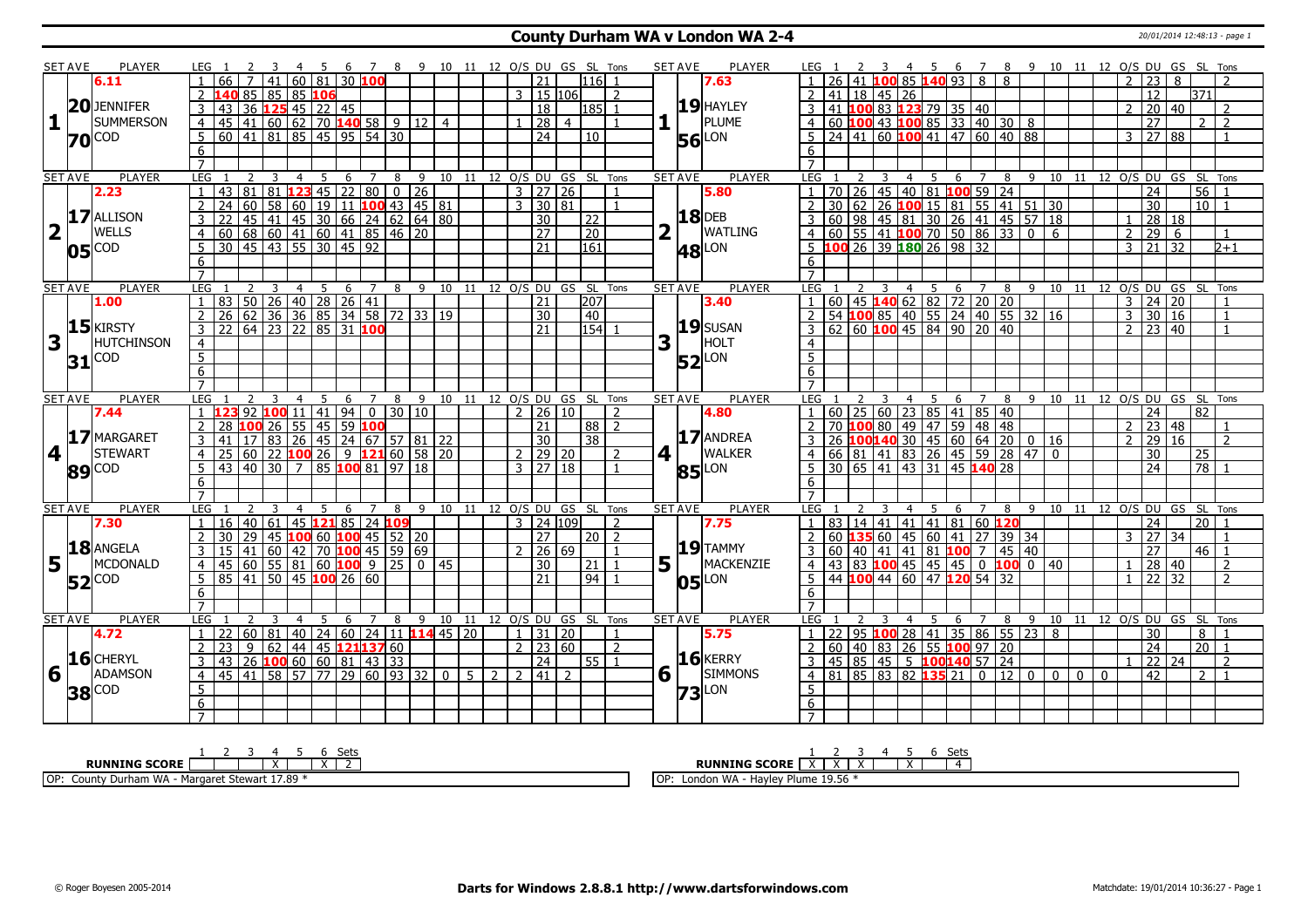# **County Durham WA**

### **London WA**

| <b>PLAYER</b>             | W/Liwonilost | <b>AVE</b>         |                   | <b>TAVE POINTS DARTS TONS TON+ 180</b> |      |    |     | <b>TONS</b> | <b>IPLAYER</b>      |  | W/Liwonilost | <b>AVE</b>     |                   | <b>TAVE POINTS DARTS TONS TON+ 180</b> |                  |    |     | TONS    |
|---------------------------|--------------|--------------------|-------------------|----------------------------------------|------|----|-----|-------------|---------------------|--|--------------|----------------|-------------------|----------------------------------------|------------------|----|-----|---------|
| <b>Jennifer Summerson</b> |              | 20.70 l            | 6.11              | 2194                                   | 106  |    |     | $5+0$       | <b>Hayley Plume</b> |  |              | 19.56          | $^{\prime}$ .63 l | 2132.                                  | 109              |    |     |         |
| <b>Allison Wells</b>      |              | 17.05 <sub>1</sub> | 2.23              | 2302                                   | 135  |    | OΙ  | $2+0$       | Deb Watling         |  |              | 18.48          | 5.80              | 2439                                   | 132 <sub>1</sub> |    |     |         |
| <b>Kirsty Hutchinson</b>  |              | 15.31              | 1.00 <sup>1</sup> | 1102                                   |      |    |     | $1 + 0$     | Susan Holt          |  |              | 19.52          | 3.40              | 1503                                   | 77               |    |     |         |
| <b>Margaret Stewart</b>   |              | l 7.89 l           | .44               | 2379                                   | 133  |    | OΙ  |             | Andrea Walker       |  |              |                | 4.80              | 23201                                  | 130              |    |     | $4 + 0$ |
| Angela Mcdonald           |              | 18.52              | .30 <sup>1</sup>  | 23701                                  | 128  |    | 01  |             | Tammv Mackenzie     |  |              | 19.05          | .75 <sup>2</sup>  | 2439                                   | 128              |    | 0 I |         |
| <b>Cheryl Adamson</b>     |              | 16.38              | 72ء               | 1949                                   | 119' |    | 0 I |             | Kerrv Simmons       |  |              | $16.7^{\circ}$ | 5.75              | 1974                                   | 118              |    |     |         |
| <b>TOTALS</b>             | 12           | 17.74              |                   | 12296                                  | 693  | 24 |     | $26+0$      | <b>ITOTALS</b>      |  |              | 18.45          |                   | 12807                                  | 694              | 25 |     | 31+1    |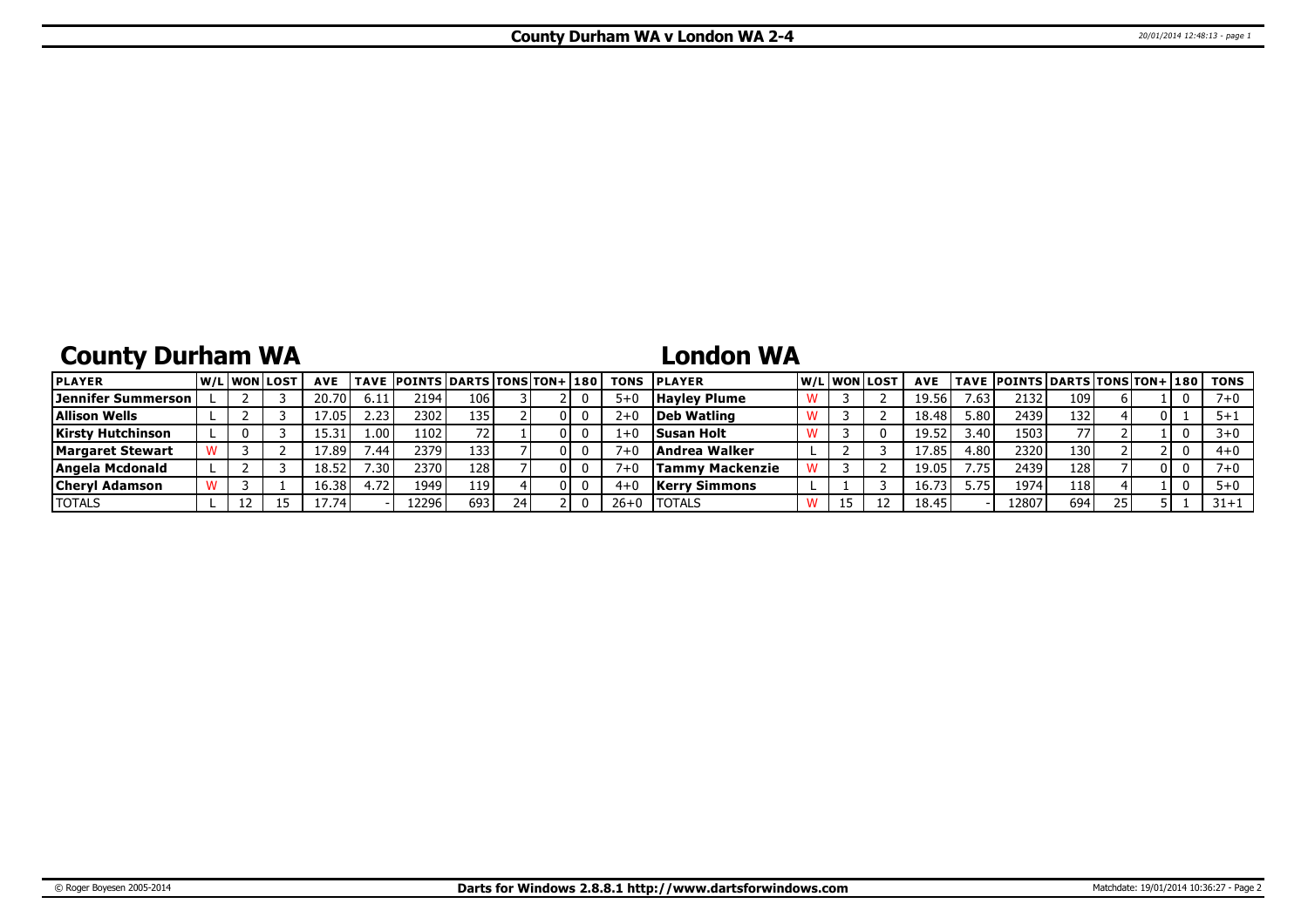#### **County Durham MB v London MB 8-4** 20/01/2014 12:48:39 - page 1

|   | <b>SET AVE</b>       | PLAYER              | LEG 1               |                                                                                                  | <sup>2</sup>                    |                         |                |     |            |                |                |              |  |              |                                                | 3 4 5 6 7 8 9 10 11 12 O/S DU GS SL Tons |                |         | SET AVE              | PLAYER          | LEG 1            |  |                                             |                |                                                                                                             |     |                |    | 2 3 4 5 6 7 8 9 10 11 12 O/S DU GS SL Tons                |                                            |                |                    |                |                   |                |
|---|----------------------|---------------------|---------------------|--------------------------------------------------------------------------------------------------|---------------------------------|-------------------------|----------------|-----|------------|----------------|----------------|--------------|--|--------------|------------------------------------------------|------------------------------------------|----------------|---------|----------------------|-----------------|------------------|--|---------------------------------------------|----------------|-------------------------------------------------------------------------------------------------------------|-----|----------------|----|-----------------------------------------------------------|--------------------------------------------|----------------|--------------------|----------------|-------------------|----------------|
|   |                      | 9.04                |                     | 60  41  81                                                                                       |                                 |                         |                |     | 100 28 131 |                |                |              |  |              | 18                                             | 60 l                                     | 2              |         |                      | 6.20            |                  |  |                                             |                | 60 <b>100</b> 60 85 84 72 40                                                                                |     |                |    |                                                           |                                            |                | 20                 | 40             |                   |                |
|   |                      |                     |                     | 2 180 60 60 14 133 54                                                                            |                                 |                         |                |     |            |                |                |              |  |              | $2 \mid 17 \mid 54$                            |                                          | $2 + 1$        |         |                      |                 |                  |  | $2 \mid 58 \mid 85 \mid 60 \mid 59 \mid 99$ |                |                                                                                                             |     |                |    |                                                           |                                            |                | $\overline{15}$    |                | 11401             |                |
|   |                      | $25$ STEVEN         | 3                   |                                                                                                  |                                 |                         |                |     |            |                |                |              |  |              | $\overline{18}$                                | 18                                       | $\overline{1}$ |         |                      | $24$ LEE        |                  |  |                                             |                | 3  100140140  95  18  0 8                                                                                   |     |                |    |                                                           |                                            | $\overline{2}$ | 20                 | 8              |                   | 3              |
| 1 |                      | ADDISON             |                     | 45 120 85 60 92 81<br>22 55 100 86 140 32 50                                                     |                                 |                         |                |     |            |                |                |              |  |              | 21                                             |                                          |                |         | LΓ                   | <b>COCKS</b>    |                  |  |                                             |                | 4 95 87 83 28 140 36 32                                                                                     |     |                |    |                                                           |                                            |                |                    |                |                   |                |
|   |                      |                     | $\overline{4}$      |                                                                                                  |                                 |                         |                |     |            |                |                |              |  |              |                                                | $16$   2                                 |                |         |                      |                 |                  |  |                                             |                |                                                                                                             |     |                |    |                                                           |                                            | $\overline{2}$ | 20 32              |                |                   | $\overline{1}$ |
|   |                      | $81$ COD            | -5                  |                                                                                                  |                                 |                         |                |     |            |                |                |              |  |              |                                                |                                          |                |         |                      | <b>85</b> LON   | 5 <sup>1</sup>   |  |                                             |                |                                                                                                             |     |                |    |                                                           |                                            |                |                    |                |                   |                |
|   |                      |                     | 6                   |                                                                                                  |                                 |                         |                |     |            |                |                |              |  |              |                                                |                                          |                |         |                      |                 | 6                |  |                                             |                |                                                                                                             |     |                |    |                                                           |                                            |                |                    |                |                   |                |
|   |                      |                     | $\overline{7}$      |                                                                                                  |                                 |                         |                |     |            |                |                |              |  |              |                                                |                                          |                |         |                      |                 | $\overline{7}$   |  |                                             |                |                                                                                                             |     |                |    |                                                           |                                            |                |                    |                |                   |                |
|   | <b>SET AVE</b>       | PLAYER              | LEG                 |                                                                                                  | 2                               | $\overline{\mathbf{3}}$ |                | 4 5 |            |                |                |              |  |              |                                                | 6 7 8 9 10 11 12 O/S DU GS SL Tons       |                | SET AVE |                      | PLAYER          | $LEG$ 1          |  |                                             |                |                                                                                                             |     |                |    |                                                           | 2 3 4 5 6 7 8 9 10 11 12 O/S DU GS SL Tons |                |                    |                |                   |                |
|   |                      | 7.97                |                     | 1 100 81 40 140 40 80 20<br>2 60 85 41 140 60 59 36 20                                           |                                 |                         |                |     |            |                |                |              |  |              | $2 \mid 20 \mid 20$                            |                                          | $\overline{2}$ |         |                      | 4.77            |                  |  |                                             |                | $1  41   62   26   55   85$ 100                                                                             |     |                |    |                                                           |                                            |                | $\overline{18}$    |                | $132$ 1           |                |
|   |                      |                     |                     |                                                                                                  |                                 |                         |                |     |            |                |                |              |  |              | $\overline{2}$ $\overline{23}$ $\overline{20}$ |                                          | $\mathbf{1}$   |         |                      |                 |                  |  |                                             |                | 2   59   36   41   85   60   45   95   60                                                                   |     |                |    |                                                           |                                            |                | 24                 |                | $\overline{20}$   |                |
|   |                      | $25$ JOHN           |                     | 100 60 100 100 117 24                                                                            |                                 |                         |                |     |            |                |                |              |  |              | 2   17   24                                    |                                          | $\overline{4}$ |         |                      | $22$ NICKY      |                  |  | 3 137140 24 40 100                          |                |                                                                                                             |     |                |    |                                                           |                                            |                | 15                 |                | $\overline{60}$ 3 |                |
|   | $2\Gamma$            | <b>HARDMAN</b>      | $\overline{4}$      |                                                                                                  |                                 |                         |                |     |            |                |                |              |  |              |                                                |                                          |                |         |                      | <b>COCKS</b>    | $\overline{4}$   |  |                                             |                |                                                                                                             |     |                |    |                                                           |                                            |                |                    |                |                   |                |
|   |                      | $05^{\text{[COD]}}$ | $5\overline{)}$     |                                                                                                  |                                 |                         |                |     |            |                |                |              |  |              |                                                |                                          |                |         |                      | 65 LON          | $\overline{5}$   |  |                                             |                |                                                                                                             |     |                |    |                                                           |                                            |                |                    |                |                   |                |
|   |                      |                     | 6                   |                                                                                                  |                                 |                         |                |     |            |                |                |              |  |              |                                                |                                          |                |         |                      |                 | 6                |  |                                             |                |                                                                                                             |     |                |    |                                                           |                                            |                |                    |                |                   |                |
|   |                      |                     | $\overline{7}$      |                                                                                                  |                                 |                         |                |     |            |                |                |              |  |              |                                                |                                          |                |         |                      |                 | $\overline{7}$   |  |                                             |                |                                                                                                             |     |                |    |                                                           |                                            |                |                    |                |                   |                |
|   | <b>SET AVE</b>       | <b>PLAYER</b>       | <b>LEG</b>          |                                                                                                  |                                 |                         | $\overline{4}$ | 5   | 6          | $\overline{7}$ | 8              |              |  |              |                                                | 9 10 11 12 O/S DU GS SL Tons             |                |         | <b>SET AVE</b>       | <b>PLAYER</b>   | LEG              |  |                                             |                | 4 5 6 7                                                                                                     |     |                | 8  |                                                           | 9 10 11 12 O/S DU GS SL Tons               |                |                    |                |                   |                |
|   |                      | 8.45                | $\overline{1}$      | 59 100 59 59 54 50 48 32 40                                                                      |                                 |                         |                |     |            |                |                |              |  |              | $2 \mid 26 \mid 40$                            |                                          | $\overline{1}$ |         |                      | 4.20            |                  |  |                                             |                | $1   55   60   45   26   45   85   22   41   29$                                                            |     |                |    |                                                           |                                            |                | 27                 |                | $\overline{93}$   |                |
|   |                      |                     | $\overline{z}$      |                                                                                                  |                                 |                         |                |     |            |                |                |              |  |              | 21                                             | $20$   1                                 |                |         |                      |                 |                  |  |                                             |                |                                                                                                             |     |                |    |                                                           |                                            | 3              | 21                 | 56             |                   |                |
|   |                      | $22$ IAN            | $\mathcal{R}$       | 40 100 85 45 85 90 36<br>140 60 100 95 70 27 5<br>44 180 60 44 43 58 36 28<br>45 125100 99 60 72 |                                 |                         |                |     |            |                |                |              |  |              | $\overline{21}$                                | $4\overline{2}$                          |                |         |                      | $19$ LEE        |                  |  |                                             |                | 2 60 45 120 60 60 100 56<br>3 100 24 45 54 85 95 79 19<br>4 11 41 100 45 60 80 92 32<br>5 60 83 41 22 45 60 |     |                |    |                                                           |                                            | $\mathcal{E}$  | 24 19              |                |                   | $\overline{1}$ |
| 3 |                      | ADAMSON             |                     |                                                                                                  |                                 |                         |                |     |            |                |                | 8            |  | $\mathbf{1}$ | $\sqrt{25/8}$                                  |                                          |                | 3       |                      | <b>CLIFFORD</b> |                  |  |                                             |                |                                                                                                             |     |                |    |                                                           |                                            |                |                    |                |                   |                |
|   |                      |                     | $\overline{4}$      |                                                                                                  |                                 |                         |                |     |            |                |                |              |  |              |                                                |                                          | $1 + 1$        |         |                      |                 |                  |  |                                             |                |                                                                                                             |     |                |    |                                                           |                                            |                | 24                 |                | 40                |                |
|   |                      | <b>35</b> COD       | $5^{\circ}$         |                                                                                                  |                                 |                         |                |     |            |                |                |              |  |              | 3   18   72                                    |                                          | $\overline{2}$ |         |                      | $14$ LON        |                  |  |                                             |                |                                                                                                             |     |                |    |                                                           |                                            |                | $\overline{18}$    |                | 190               |                |
|   |                      |                     | 6                   |                                                                                                  |                                 |                         |                |     |            |                |                |              |  |              |                                                |                                          |                |         |                      |                 | 6                |  |                                             |                |                                                                                                             |     |                |    |                                                           |                                            |                |                    |                |                   |                |
|   |                      |                     |                     |                                                                                                  |                                 |                         |                |     |            |                |                |              |  |              |                                                |                                          |                |         |                      |                 |                  |  |                                             |                |                                                                                                             |     |                |    |                                                           |                                            |                |                    |                |                   |                |
|   | <b>SET AVE</b>       | <b>PLAYER</b>       | LEG                 |                                                                                                  |                                 |                         | $\overline{4}$ | 5   | 6          | 7              | 8              |              |  |              |                                                | 9 10 11 12 O/S DU GS SL Tons             |                |         | <b>SET AVE</b>       | <b>PLAYER</b>   | LEG              |  |                                             | $\overline{4}$ | - 5                                                                                                         | 6   | $\overline{7}$ | 89 |                                                           | 10 11 12 0/S DU GS SL                      |                |                    |                |                   | Tons           |
|   |                      |                     |                     |                                                                                                  |                                 |                         |                |     |            |                |                |              |  |              |                                                |                                          |                |         |                      |                 |                  |  |                                             |                |                                                                                                             |     |                |    |                                                           |                                            |                |                    |                |                   |                |
|   |                      | 3.63                |                     | 81                                                                                               | 43   123 55   81   28   43   47 |                         |                |     |            |                |                |              |  |              | $3 \mid 24 \mid 47$                            |                                          |                |         |                      | 5.14            |                  |  |                                             |                |                                                                                                             |     |                |    |                                                           |                                            |                | 21                 |                | 75                |                |
|   |                      |                     |                     |                                                                                                  |                                 |                         |                |     |            |                |                |              |  |              | $\overline{18}$                                | 134 1                                    |                |         |                      |                 |                  |  |                                             |                | 2 43 45 85 60 134 94 40                                                                                     |     |                |    |                                                           |                                            | $\mathcal{P}$  | 20                 | 40             |                   |                |
|   |                      | $22$ DAVID          |                     |                                                                                                  |                                 |                         |                |     |            |                |                |              |  |              | 2   20   84                                    |                                          | $\overline{1}$ |         |                      | $23$ NICK       |                  |  |                                             |                |                                                                                                             |     |                |    |                                                           |                                            |                | 18                 |                | 9                 | $\overline{2}$ |
|   | $4$   $\overline{ }$ | <b>SIMPSON</b>      |                     |                                                                                                  |                                 |                         |                |     |            |                |                |              |  |              | $7 \overline{)23} \overline{)40}$              |                                          |                |         | $4 \mid \cdot$       | BUCKINGHAM      |                  |  |                                             |                |                                                                                                             |     |                |    |                                                           |                                            |                | 74                 |                | $6 \mid 1$        |                |
|   |                      |                     | 5                   | 2 40 <b>100</b> 60 41 41 85<br>3 81 45 <b>140</b> 61 45 45 84<br>4 95 30 45 60 99 55 77 40       |                                 |                         |                |     |            |                |                |              |  |              |                                                |                                          |                |         |                      |                 | 5 <sup>7</sup>   |  |                                             |                |                                                                                                             |     |                |    |                                                           |                                            |                |                    |                |                   |                |
|   |                      | <b>00</b> COD       | 6                   |                                                                                                  |                                 |                         |                |     |            |                |                |              |  |              |                                                |                                          |                |         | 06                   | LON             | 6                |  |                                             |                |                                                                                                             |     |                |    |                                                           |                                            |                |                    |                |                   |                |
|   |                      |                     | $\overline{7}$      |                                                                                                  |                                 |                         |                |     |            |                |                |              |  |              |                                                |                                          |                |         |                      |                 | $\overline{7}$   |  |                                             |                |                                                                                                             |     |                |    |                                                           |                                            |                |                    |                |                   |                |
|   | <b>SET AVE</b>       | PLAYER              | <b>LEG</b>          |                                                                                                  | 2                               | 3                       | $\overline{4}$ | 5   |            |                |                |              |  |              |                                                | 6 7 8 9 10 11 12 O/S DU GS SL Tons       |                |         | <b>SET AVE</b>       | PLAYER          | <b>LEG</b>       |  | $\overline{4}$                              |                |                                                                                                             |     |                |    |                                                           | 5 6 7 8 9 10 11 12 O/S DU GS SL Tons       |                |                    |                |                   |                |
|   |                      | 4.40                |                     | $1   60   41   41   140   41   66   80   24$                                                     |                                 |                         |                |     |            |                |                |              |  |              | $\overline{24}$                                | 8 1                                      |                |         |                      | 5.51            |                  |  |                                             |                | $1$ <b>100</b> 60 81 81 31 60 58 26 4                                                                       |     |                |    |                                                           |                                            | $\mathbf{1}$   | $\overline{25}$    | $\overline{4}$ |                   |                |
|   |                      |                     | 2                   |                                                                                                  |                                 |                         |                |     |            |                |                |              |  |              | $\overline{21}$                                | $ 40\rangle$                             |                |         |                      |                 |                  |  |                                             |                |                                                                                                             |     |                |    |                                                           |                                            | $\overline{3}$ | $21 \overline{56}$ |                |                   | $\overline{z}$ |
|   |                      |                     |                     | 60 81 83 60 43 98 36                                                                             |                                 |                         |                |     |            |                |                |              |  |              |                                                |                                          |                |         |                      |                 |                  |  |                                             |                | 2 <b>100</b> 22 83 <b>140</b> 60 40 56                                                                      |     |                |    |                                                           |                                            |                |                    |                |                   |                |
|   |                      | 19 BARRIE           | 3                   | 60 60 100 60 100 97 24                                                                           |                                 |                         |                |     |            |                |                |              |  |              | 3   21   24                                    |                                          | 2              |         |                      | $19$ ROBBIE     |                  |  |                                             |                | $3$ 85 100 70 41 81 84 20                                                                                   |     |                |    |                                                           |                                            |                | 21                 |                | $20$   1          |                |
|   | $5\vert$             | <b>MESSER</b>       | $\overline{4}$      | 45 60 30 60 45 60 36 <b>100</b> 22 3 30                                                          |                                 |                         |                |     |            |                |                |              |  |              | 33                                             | 10 <sup>1</sup>                          |                | 5       |                      | HAIN            |                  |  |                                             |                |                                                                                                             |     |                |    | $4$   26   41   60   60   60   26   81   11   18   14   4 |                                            | $\overline{3}$ | 33                 | $\overline{4}$ |                   |                |
|   |                      | 66 COD              | 5                   |                                                                                                  |                                 |                         |                |     |            |                |                |              |  |              |                                                |                                          |                |         |                      | 84 LON          | -5               |  |                                             |                |                                                                                                             |     |                |    |                                                           |                                            |                |                    |                |                   |                |
|   |                      |                     | 6                   |                                                                                                  |                                 |                         |                |     |            |                |                |              |  |              |                                                |                                          |                |         |                      |                 | 6                |  |                                             |                |                                                                                                             |     |                |    |                                                           |                                            |                |                    |                |                   |                |
|   |                      |                     | $\overline{7}$      |                                                                                                  |                                 |                         |                |     |            |                |                |              |  |              |                                                |                                          |                |         |                      |                 | $\overline{7}$   |  |                                             |                |                                                                                                             |     |                |    |                                                           |                                            |                |                    |                |                   |                |
|   | <b>SET AVE</b>       | PLAYER              | <b>LEG</b>          |                                                                                                  | $\overline{2}$                  | $\mathcal{R}$           | $\overline{4}$ | -5  | -6         | $\overline{7}$ | 8              |              |  |              |                                                | 9 10 11 12 O/S DU GS SL Tons             |                |         | <b>SET AVE</b>       | <b>PLAYER</b>   | LEG              |  |                                             | $\overline{4}$ | -5.                                                                                                         | - 6 | $\overline{7}$ | 8  |                                                           | 9 10 11 12 O/S DU GS SL Tons               |                |                    |                |                   |                |
|   |                      | 5.00                | $\overline{1}$      | 45   60   100   45   60   95   80                                                                |                                 |                         |                |     |            |                |                | $0$   12   2 |  |              | 30                                             | 2 1                                      |                |         |                      | 5.45            |                  |  |                                             |                | $1 \mid 59 \mid 45 \mid 60 \mid 41$ <b>140</b> 49 91 14 0 2                                                 |     |                |    |                                                           |                                            | $\overline{2}$ | $29$ 2             |                |                   | $\overline{1}$ |
|   |                      |                     |                     | 2 <b>100 100</b> 80 60 60 45 36                                                                  |                                 |                         |                |     |            |                | $\overline{0}$ |              |  |              | $\overline{24}$                                | $\sqrt{20}$ 2                            |                |         |                      |                 |                  |  |                                             |                | $2   60   81   58   45   60   125   36   30   6$                                                            |     |                |    |                                                           |                                            | $\overline{3}$ | 27                 | 6              |                   | $\overline{1}$ |
|   |                      | <b>19</b> JOHN      | $\overline{3}$      | 45 45 45 60 100 100 66                                                                           |                                 |                         |                |     |            |                |                |              |  |              | 21                                             | $\sqrt{40}$ 2                            |                |         |                      | $ 19 $ MATTHEW  |                  |  |                                             |                | 3 47 140140 41 59 54 20                                                                                     |     |                |    |                                                           |                                            | 2 <sup>1</sup> | $20 \ 20$          |                |                   | $\overline{2}$ |
| 6 |                      | TEAL                | $\overline{4}$      |                                                                                                  |                                 |                         |                |     |            |                |                |              |  |              |                                                |                                          |                |         | $6\vert\bar{1}\vert$ | WILSON          | $\overline{4}$   |  |                                             |                |                                                                                                             |     |                |    |                                                           |                                            |                |                    |                |                   |                |
|   |                      | <b>COD</b>          | $\overline{5}$      |                                                                                                  |                                 |                         |                |     |            |                |                |              |  |              |                                                |                                          |                |         |                      |                 | $\overline{5}$   |  |                                             |                |                                                                                                             |     |                |    |                                                           |                                            |                |                    |                |                   |                |
|   | 21                   |                     | 6<br>$\overline{7}$ |                                                                                                  |                                 |                         |                |     |            |                |                |              |  |              |                                                |                                          |                |         |                      | <b>78</b> LON   | 6<br>$7^{\circ}$ |  |                                             |                |                                                                                                             |     |                |    |                                                           |                                            |                |                    |                |                   |                |

**RUNNING SCORE**  $\begin{array}{|c|c|c|c|c|}\n\hline\n & 2 & 3 & 4 & 5 & 6 & \text{Sets} \\
\hline\n\end{array}$ 

**RUNNING SCORE**  $\begin{array}{|c|c|c|c|c|}\n\hline\n\textbf{1} & \textbf{2} & \textbf{3} & \textbf{4} & \textbf{5} & \textbf{6} & \textbf{Sets} \\
\hline\n\textbf{5} & \textbf{5} & \textbf{8} & \textbf{7} & \textbf{8} & \textbf{8} \\
\hline\n\textbf{6} & \textbf{7} & \textbf{8} & \textbf{9} & \textbf{1} & \textbf{1} & \textbf{1} & \textbf{1} \\
\hline\n\textbf{7} & \textbf{8} & \textbf{1} & \textbf$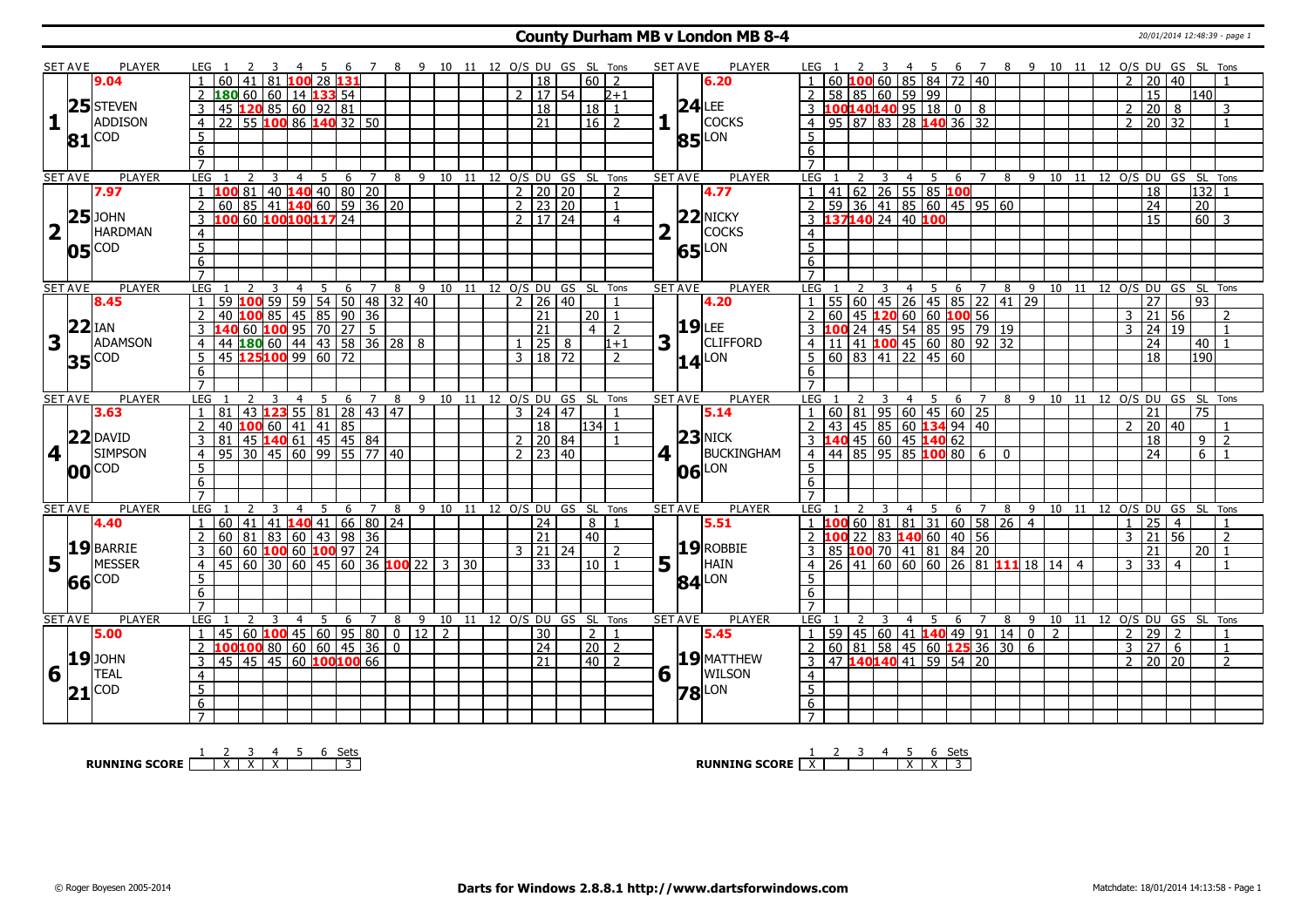#### **County Durham MB v London MB 8-4** 20/01/2014 12:48:39 - page 2

|                         | <b>SET AVE</b> | <b>PLAYER</b>                                   | LEG 1                                                | -3 |                | 4 5 6 7 8 9 10 11 12 O/S DU GS SL Tons |                |   |                                |                |                              |                      |                     |                 |                |                |                |     | SET AVE            | PLAYER              | LEG 1            |    |                 | $\overline{\mathbf{3}}$ |                |                                                      |   |                |           |  |                 |                |                     |    | 4 5 6 7 8 9 10 11 12 O/S DU GS SL Tons   |  |
|-------------------------|----------------|-------------------------------------------------|------------------------------------------------------|----|----------------|----------------------------------------|----------------|---|--------------------------------|----------------|------------------------------|----------------------|---------------------|-----------------|----------------|----------------|----------------|-----|--------------------|---------------------|------------------|----|-----------------|-------------------------|----------------|------------------------------------------------------|---|----------------|-----------|--|-----------------|----------------|---------------------|----|------------------------------------------|--|
|                         |                | 5.80                                            | 81                                                   |    |                | 55 95 140 19 70                        |                |   |                                |                |                              |                      | $2^{\circ}$         | 20   70         |                |                |                |     |                    | 3.75                |                  |    |                 |                         | 45   85   41   | 30   60   85                                         |   |                |           |  |                 |                | 21                  |    | 148 l                                    |  |
|                         |                |                                                 | 50                                                   |    |                | 43   58   81   26   26                 |                |   |                                |                |                              |                      |                     | $\overline{18}$ |                | 217            |                |     |                    |                     |                  |    |                 |                         |                | 2 85 45 100 92 135 44                                |   |                |           |  |                 | $\overline{3}$ | $18 \mid 44$        |    | 2                                        |  |
|                         |                | $22$ GERRY                                      | 3<br>140                                             |    |                | 81 60 <b>100</b> 42 78                 |                |   |                                |                |                              |                      | 3   18   78         |                 |                |                | $\overline{2}$ |     |                    | $21$ STUART         |                  |    |                 |                         |                | 3   15   140   44   60   60   85                     |   |                |           |  |                 |                | 18                  |    | 97 <br>$\overline{1}$                    |  |
| $\overline{\mathbf{z}}$ |                | <b>HALL</b>                                     | $60   40   60$ 100 100 42 59 26 14<br>$\overline{4}$ |    |                |                                        |                |   |                                |                |                              |                      | $1 \ 25 \ 14$       |                 |                |                | $\overline{2}$ | 7   | H.                 | PATT                |                  |    |                 |                         |                | 4 95 60 55 36 23 85 45 70                            |   |                |           |  |                 |                | $\overline{24}$     |    | 32                                       |  |
|                         |                | COD                                             | 5                                                    |    |                |                                        |                |   |                                |                |                              |                      |                     |                 |                |                |                |     |                    |                     | .5               |    |                 |                         |                |                                                      |   |                |           |  |                 |                |                     |    |                                          |  |
|                         | 06             |                                                 | $6\overline{}$                                       |    |                |                                        |                |   |                                |                |                              |                      |                     |                 |                |                |                |     |                    | $32$ LON            | 6                |    |                 |                         |                |                                                      |   |                |           |  |                 |                |                     |    |                                          |  |
|                         |                |                                                 | $\overline{7}$                                       |    |                |                                        |                |   |                                |                |                              |                      |                     |                 |                |                |                |     |                    |                     | $\overline{7}$   |    |                 |                         |                |                                                      |   |                |           |  |                 |                |                     |    |                                          |  |
|                         | <b>SET AVE</b> | <b>PLAYER</b>                                   | <b>LEG</b><br>$\overline{2}$                         | 3  | $\overline{4}$ | 5<br>6                                 | $\overline{7}$ | 8 |                                |                | 9 10 11 12 O/S DU GS SL Tons |                      |                     |                 |                |                |                |     | <b>SET AVE</b>     | <b>PLAYER</b>       | <b>LEG</b>       |    | 2               | $\overline{3}$          |                | 4 5 6 7                                              |   |                |           |  |                 |                |                     |    | 8 9 10 11 12 O/S DU GS SL Tons           |  |
|                         |                | 5.79                                            | 40<br>41<br>$\mathbf{1}$                             |    |                | 41   140   60   139   20   20          |                |   |                                |                |                              |                      | $\mathbf{1}$        | 22 20           |                |                | $\overline{2}$ |     |                    | 1.19                |                  |    |                 |                         |                | 55 49 90 43 44 45 47                                 |   |                |           |  |                 |                | 21                  |    | 128                                      |  |
|                         |                |                                                 | $\overline{2}$<br>60                                 |    |                | 45   100   85   100   28   65   10   8 |                |   |                                |                |                              |                      | 2   26   8          |                 |                |                | $\overline{2}$ |     |                    |                     | $\mathcal{P}$    |    |                 |                         |                | 81 45 81 85 99 78 24 0 6                             |   |                |           |  |                 |                | $\overline{27}$     |    | $\overline{2}$                           |  |
|                         |                | $21$ PAUL                                       | 3<br>60                                              |    |                |                                        |                |   |                                |                |                              |                      | $3 \mid 21 \mid 91$ |                 |                |                | $\overline{1}$ |     |                    | <b>18</b> JIMMY     | 3                |    |                 |                         |                | 40 119 96 42 45 29                                   |   |                |           |  |                 |                | 18                  |    | 130 1                                    |  |
| 8                       | $\pm 1$ .      | <b>CLARK</b>                                    | $\overline{4}$                                       |    |                |                                        |                |   |                                |                |                              |                      |                     |                 |                |                |                | 8   |                    | FOSTER              | $\overline{4}$   |    |                 |                         |                |                                                      |   |                |           |  |                 |                |                     |    |                                          |  |
|                         |                |                                                 | $\overline{5}$                                       |    |                |                                        |                |   |                                |                |                              |                      |                     |                 |                |                |                |     |                    |                     | $\overline{5}$   |    |                 |                         |                |                                                      |   |                |           |  |                 |                |                     |    |                                          |  |
|                         |                | $78$ COD                                        | 6                                                    |    |                |                                        |                |   |                                |                |                              |                      |                     |                 |                |                |                |     |                    | <b>83</b> LON       | 6                |    |                 |                         |                |                                                      |   |                |           |  |                 |                |                     |    |                                          |  |
|                         |                |                                                 | $\overline{7}$                                       |    |                |                                        |                |   |                                |                |                              |                      |                     |                 |                |                |                |     |                    |                     |                  |    |                 |                         |                |                                                      |   |                |           |  |                 |                |                     |    |                                          |  |
|                         | <b>SET AVE</b> | <b>PLAYER</b>                                   | LEG                                                  | 3  | $\overline{4}$ | $5\quad 6\quad 7\quad 8$               |                |   | 9 10 11 12 O/S DU GS SL Tons   |                |                              |                      |                     |                 |                |                |                |     | <b>SET AVE</b>     | <b>PLAYER</b>       | LEG              |    |                 |                         |                |                                                      |   |                |           |  |                 |                |                     |    | 3 4 5 6 7 8 9 10 11 12 O/S DU GS SL Tons |  |
|                         |                | 3.79                                            | 45 60 67 85 95 89 40 20                              |    |                |                                        |                |   |                                |                |                              |                      | $3 \mid 24 \mid 20$ |                 |                |                |                |     |                    | 5.60                |                  |    |                 |                         |                | $59 81 60$ 140 45 74 26 0                            |   |                |           |  |                 |                | $\overline{24}$     |    | $16$ 1                                   |  |
|                         |                |                                                 | 2<br>60                                              |    |                | 100601406014932                        |                |   |                                |                |                              |                      | $2 \ 20 \ 32$       |                 |                |                | 2              |     |                    |                     | $\overline{2}$   |    |                 |                         |                | $81$ 57 60 55 100 78                                 |   |                |           |  |                 |                | 18                  |    | $70$   1                                 |  |
|                         |                | $24$ PADDY                                      | 85 95 41 81 139 60<br>$\overline{3}$                 |    |                |                                        |                |   |                                |                |                              |                      | 3   18   60         |                 |                |                | $\overline{1}$ |     |                    | $23$ GENE           |                  |    |                 |                         |                | 3 180 9 140 80 37 35                                 |   |                |           |  |                 |                | 18                  |    | $20\overline{2+1}$                       |  |
| $\overline{9}$          |                | LENAGH                                          | $\overline{4}$                                       |    |                |                                        |                |   |                                |                |                              |                      |                     |                 |                |                |                | 9   | $\mathbf{1}$       | HILL                | $\overline{4}$   |    |                 |                         |                |                                                      |   |                |           |  |                 |                |                     |    |                                          |  |
|                         |                | $24$ COD                                        | $\overline{5}$                                       |    |                |                                        |                |   |                                |                |                              |                      |                     |                 |                |                |                |     |                    |                     | $5^{\circ}$      |    |                 |                         |                |                                                      |   |                |           |  |                 |                |                     |    |                                          |  |
|                         |                |                                                 | $\overline{6}$                                       |    |                |                                        |                |   |                                |                |                              |                      |                     |                 |                |                |                |     |                    | <b>28</b> LON       | 6                |    |                 |                         |                |                                                      |   |                |           |  |                 |                |                     |    |                                          |  |
|                         |                |                                                 | $\overline{7}$                                       |    |                |                                        |                |   |                                |                |                              |                      |                     |                 |                |                |                |     |                    |                     | $\overline{7}$   |    |                 |                         |                |                                                      |   |                |           |  |                 |                |                     |    |                                          |  |
|                         | <b>SET AVE</b> | <b>PLAYER</b>                                   | LEG                                                  | 3  | $\overline{4}$ | -5                                     | 6 7 8          |   |                                |                | 9 10 11 12 O/S DU GS SL Tons |                      |                     |                 |                |                |                |     | <b>SET AVE</b>     | <b>PLAYER</b>       | LEG 1            |    |                 |                         |                |                                                      |   |                |           |  |                 |                |                     |    | 4 5 6 7 8 9 10 11 12 O/S DU GS SL Tons   |  |
|                         |                | 4.20                                            | 85<br>$\overline{1}$                                 |    |                | 78   30   45   44   59   66   40       |                |   |                                |                |                              |                      |                     | 24              |                | 54             |                |     |                    | 7.02                |                  |    |                 |                         |                | 60 100 55 100 22 60 92 12                            |   |                |           |  |                 |                | $2 \mid 23 \mid 12$ |    | $\mathcal{D}$                            |  |
|                         |                |                                                 | 60<br>2<br>41                                        |    |                | $31$ 180 79 74 36                      |                |   |                                |                |                              |                      | $2$   20   36       |                 |                |                | $1 + 1$        |     |                    |                     |                  |    |                 |                         |                | $85\, \,68\, \,9\, \,60\, \,30\, \,85\, \,44$        |   |                |           |  |                 |                | 21                  |    | 120                                      |  |
|                         |                | 20 GERALD                                       | 3<br>41                                              |    |                | $14060$   41   99   40   40   40       |                |   |                                |                |                              |                      |                     | $1 \ 22 \ 40$   |                |                | $\mathbf{1}$   |     |                    | $20$ JASON          |                  |    |                 |                         |                | 36 68 100 41 80 100 18                               |   |                |           |  |                 |                | 21                  |    | $58$   2                                 |  |
| 10 L                    |                | <b>GRIEVE</b>                                   | $\overline{4}$<br>40                                 |    |                | 69 50 60 85 85 45                      |                |   |                                |                |                              |                      |                     | 21              |                | 67             |                | LOT |                    | MORTIMER            | 4                | 40 |                 |                         |                | 60   60   22   77 <b>100<mark>102</mark> 4</b> 0     |   |                |           |  |                 |                | 22                  | 40 | $\overline{2}$                           |  |
|                         | 36             | <b>COD</b>                                      | 100 41 81 45 83 53 58 30 5<br>5                      |    |                |                                        |                |   |                                | $\overline{3}$ |                              |                      |                     | 30              |                | $\overline{2}$ |                |     | 23 <sub>l</sub>    | LON                 | 5 <sup>2</sup>   |    |                 |                         |                | 41 60 58 60 40 100 54 70 10 8                        |   |                |           |  |                 | $\mathbf{1}$   | $\overline{28}$     | 8  | $\overline{1}$                           |  |
|                         |                |                                                 | $6 \overline{}$                                      |    |                |                                        |                |   |                                |                |                              |                      |                     |                 |                |                |                |     |                    |                     | $6 \overline{6}$ |    |                 |                         |                |                                                      |   |                |           |  |                 |                |                     |    |                                          |  |
|                         |                |                                                 | $\overline{7}$                                       |    |                |                                        |                |   |                                |                |                              |                      |                     |                 |                |                |                |     |                    |                     | $\overline{7}$   |    |                 |                         |                |                                                      |   |                |           |  |                 |                |                     |    |                                          |  |
|                         | <b>SET AVE</b> | <b>PLAYER</b>                                   | LEG                                                  | 3  | $\overline{4}$ | 5<br>6                                 |                | 8 | 9                              | 10 11          |                              | 12 O/S DU GS SL Tons |                     |                 |                |                |                |     | <b>SET AVE</b>     | <b>PLAYER</b>       | LEG              |    |                 |                         | 4              | - 5                                                  | 6 | $\overline{7}$ | 8 9 10 11 |  | 12 O/S DU GS SL |                |                     |    | Tons                                     |  |
|                         |                | 6.35                                            | 97<br>$\mathbf{1}$                                   |    |                | $100140140$ 12   12                    |                |   |                                |                |                              |                      | 2   17   12         |                 |                |                | 3              |     |                    | 6.24                |                  |    |                 |                         |                | 1   60   46   60   60   60   140                     |   |                |           |  |                 |                | 18                  |    | 75                                       |  |
|                         |                |                                                 | $\overline{2}$<br>41                                 |    |                | 40 70 59 140 59 84 4                   |                |   | $\overline{4}$                 |                |                              |                      | $3 \mid 27$         |                 | $\overline{4}$ |                | $\overline{1}$ |     |                    |                     | 2                |    |                 |                         |                | $85 \mid 45 \mid 60 \mid 85 \mid 60 \mid 46 \mid 80$ |   |                |           |  |                 |                | $\overline{24}$     |    | $\overline{33}$                          |  |
|                         |                | $22$ CHRIS                                      | 25<br>3                                              |    |                | 81 80 85 115 59                        |                |   |                                |                |                              |                      |                     | 18              |                | $56$   1       |                |     |                    | 22 DARREN           | 3 <sup>1</sup>   |    |                 |                         |                | 40100140 28 45 32 16                                 |   |                |           |  |                 |                | 19                  | 16 | 3                                        |  |
|                         |                | $11$ <sup><math>\overline{1}</math></sup> ALLUM | 43 40 41 45 45 60 59 84 84<br>$\overline{4}$         |    |                |                                        |                |   |                                |                |                              |                      | 2 26 84             |                 |                |                |                |     | 111                | <b>IRVING</b>       |                  |    |                 |                         |                | $4   55   43   26   60   81   60   60   104$         |   |                |           |  |                 |                | 24                  |    | $12$   1                                 |  |
|                         |                | $14^{\text{COD}}$                               | 5                                                    |    |                |                                        |                |   |                                |                |                              |                      |                     |                 |                |                |                |     | 16                 | LON                 | 5 <sup>1</sup>   |    |                 |                         |                |                                                      |   |                |           |  |                 |                |                     |    |                                          |  |
|                         |                |                                                 | $\overline{6}$                                       |    |                |                                        |                |   |                                |                |                              |                      |                     |                 |                |                |                |     |                    |                     | 6                |    |                 |                         |                |                                                      |   |                |           |  |                 |                |                     |    |                                          |  |
|                         |                |                                                 | $\overline{7}$                                       |    |                |                                        |                |   |                                |                |                              |                      |                     |                 |                |                |                |     |                    |                     | $\overline{7}$   |    |                 |                         |                |                                                      |   |                |           |  |                 |                |                     |    |                                          |  |
|                         | <b>SET AVE</b> | <b>PLAYER</b>                                   | <b>LEG</b>                                           | 3  | $\overline{4}$ | 5                                      | 6 7            |   | 8 9 10 11 12 0/S DU GS SL Tons |                |                              |                      |                     |                 |                |                |                |     | <b>SET AVE</b>     | <b>PLAYER</b>       | LEG <sub>1</sub> |    |                 | 3                       | $\overline{4}$ | 5                                                    |   |                |           |  |                 |                |                     |    | 6 7 8 9 10 11 12 O/S DU GS SL Tons       |  |
|                         |                | 10.85                                           | $1 \overline{100}100100100$ 49 36 12 4               |    |                |                                        |                |   |                                |                |                              |                      | 3 24 4              |                 |                |                | $\overline{4}$ |     |                    | 4.20                |                  |    |                 |                         |                | 1 55 60 83 95 52 36 85                               |   |                |           |  |                 |                | 21                  |    | 35                                       |  |
|                         |                |                                                 | 30 140140140 35 16<br>$\overline{2}$                 |    |                |                                        |                |   |                                |                |                              |                      | $2 \mid 17 \mid 16$ |                 |                |                | 3              |     |                    |                     | 2 <sup>1</sup>   |    |                 |                         |                | 55 98 85 180 31 12                                   |   |                |           |  |                 |                | 18                  |    | $40 1+1$                                 |  |
|                         | 25             | <b>DAVID</b>                                    | 60 140 45 60 125 71<br>3                             |    |                |                                        |                |   |                                |                |                              |                      | 2  17 71            |                 |                |                | $\overline{2}$ |     |                    | $24$ SCOTT          | 3                |    | 60 100140 29 41 |                         |                |                                                      |   |                |           |  |                 |                | 15                  |    | $\overline{131}$ 2                       |  |
|                         | $12^+$         | <b>THOMPSON</b>                                 | 4                                                    |    |                |                                        |                |   |                                |                |                              |                      |                     |                 |                |                |                |     | $2^{\overline{1}}$ | ARTISS              | $\overline{4}$   |    |                 |                         |                |                                                      |   |                |           |  |                 |                |                     |    |                                          |  |
|                         |                | $91^{ COD }$                                    | $\overline{5}$                                       |    |                |                                        |                |   |                                |                |                              |                      |                     |                 |                |                |                |     |                    | $02$ <sup>LON</sup> | $\overline{5}$   |    |                 |                         |                |                                                      |   |                |           |  |                 |                |                     |    |                                          |  |
|                         |                |                                                 | $6\overline{6}$                                      |    |                |                                        |                |   |                                |                |                              |                      |                     |                 |                |                |                |     |                    |                     | 6                |    |                 |                         |                |                                                      |   |                |           |  |                 |                |                     |    |                                          |  |
|                         |                |                                                 | $\overline{7}$                                       |    |                |                                        |                |   |                                |                |                              |                      |                     |                 |                |                |                |     |                    |                     | $\overline{7}$   |    |                 |                         |                |                                                      |   |                |           |  |                 |                |                     |    |                                          |  |
|                         |                |                                                 |                                                      |    |                |                                        |                |   |                                |                |                              |                      |                     |                 |                |                |                |     |                    |                     |                  |    |                 |                         |                |                                                      |   |                |           |  |                 |                |                     |    |                                          |  |

|                                                                                                                | ים -                                                                                     |
|----------------------------------------------------------------------------------------------------------------|------------------------------------------------------------------------------------------|
| <b>RUNNING SCORE</b><br>$\lambda$<br>$\lambda$                                                                 | <b>RUNNING SCORE</b>                                                                     |
| .<br>OP.<br>$\n  \  \, \sim$ 4.01 $\n  \, \sim$<br><u>ть</u><br>ിurham MB<br>David<br>1 hompson 25.91<br>Count | 14.8 <sup>F</sup><br>MB<br>1 OP<br>. - Lee C<br>Cocks<br>Londo <sup>,</sup><br>'۰ د ⊤۰ ت |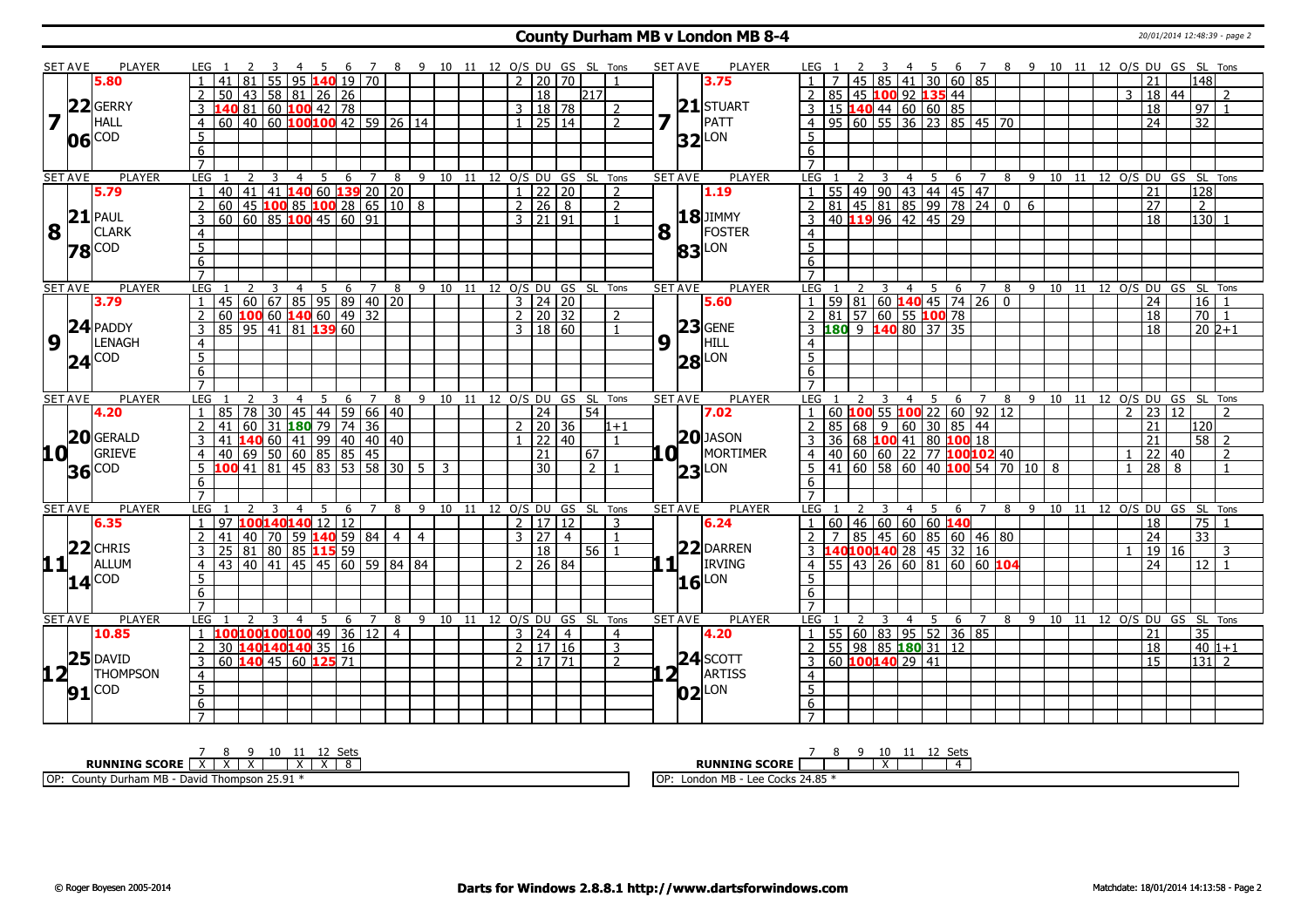# **County Durham MB**

## **London MB**

| <b>PLAYER</b>         |    | lw/Llwonllost | <b>AVE</b> | <b>TAVE</b> | <b>POINTS DARTS TONS TON+180</b> |                 |    |    | <b>TONS</b> | <b>PLAYER</b>          |  | W/Liwonilost | <b>AVE</b> |      | TAVE POINTS DARTS TONS TON+ 180 |      |    |     | <b>TONS</b> |
|-----------------------|----|---------------|------------|-------------|----------------------------------|-----------------|----|----|-------------|------------------------|--|--------------|------------|------|---------------------------------|------|----|-----|-------------|
| <b>Steven Addison</b> |    |               | 25.81      | 9.04        | 1910                             | 74              |    |    | $7 + 1$     | Lee Cocks              |  |              | 24.85      | 6.20 | 1864                            | 75 I |    |     | $5 + 0$     |
| John Hardman          |    | $^{(1)}$      | 25.05      | 7.97        | 1503                             | 60              |    |    | $7 + 1$     | Nicky Cocks            |  |              | 22.65      | 4.77 | 1291                            | 57   |    |     | $4 + 0$     |
| lIan Adamson          |    |               | 22.35      | 8.45        | 2481                             | 111             |    |    | $7 + i$     | Lee Clifford           |  |              | 19.14      | 4.20 | 2182                            | 114  |    |     | $4 + 0$     |
| David Simpson         |    |               | 22.00      | 3.63        | 1870                             | 85              |    |    | $3 + C$     | <b>Nick Buckingham</b> |  |              | 23.06      | 5.14 | 1914                            | 83   |    |     | $4 + 0$     |
| <b>Barrie Messer</b>  |    |               | 19.66      | 4.40        | 1946 l                           | 99              |    |    | $4 + C$     | Robbie Hain            |  |              | 19.84      | 5.51 | 1984                            | 100  |    |     | $5+0$       |
| John Teal             |    |               | 19.21      | 5.00        | 1441                             | 75 <sub>1</sub> |    |    | $5 + C$     | <b>Matthew Wilson</b>  |  |              | 19.78      | 5.45 | 1503                            | 76   |    |     | $4 + 0$     |
| <b>Gerry Hall</b>     |    |               | 22.06      | 5.80        | 1787                             | 81              |    |    | $5 + 0$     | <b>Stuart Patt</b>     |  |              | 21.32      | 3.75 | 1727                            | 81   |    |     | $3+0$       |
| <b>Paul Clark</b>     |    | 0             | 21.78      | 5.79        | 1503                             | 69              |    |    | $5 + 0$     | Jimmy Foster           |  |              | 18.83      | 1.19 | 1243                            | 66   |    | 0 I | $1+0$       |
| Paddy Lenagh          |    | 0             | 24.24      | 3.79        | 1503                             | 62              |    |    | $3 + C$     | <b>Gene Hill</b>       |  |              | 23.28      | 5.60 | 1397                            | 60   |    |     | $4 + 1$     |
| <b>Gerald Grieve</b>  |    |               | 20.36      | 4.20        | 2382                             | 117             |    |    | $3+1$       | Jason Mortimer         |  |              | 20.23      | 7.02 | 2327                            | 115  |    | 0 I | 7+0         |
| <b>Chris Allum</b>    |    |               | 22.14      | 6.35        | 1948                             | 88              |    |    | $5 + 0$     | Darren Irving          |  |              | 22.16      | 6.24 | 1884                            | 85   |    |     | $5 + 0$     |
| David Thompson        |    | 0             | 25.91      | 10.85       | 1503                             | 58              |    |    | $9 + C$     | <b>Scott Artiss</b>    |  |              | 24.02      | 4.20 | 1297                            | 54   |    |     | $3 + 1$     |
| <b>TOTALS</b>         | 28 |               | 22.24      |             | 21777                            | 979             | 42 | 18 | $63 + 3$    | <b>TOTALS</b>          |  |              | 21.34      |      | 20613                           | 966  | 30 |     | $49 + 2$    |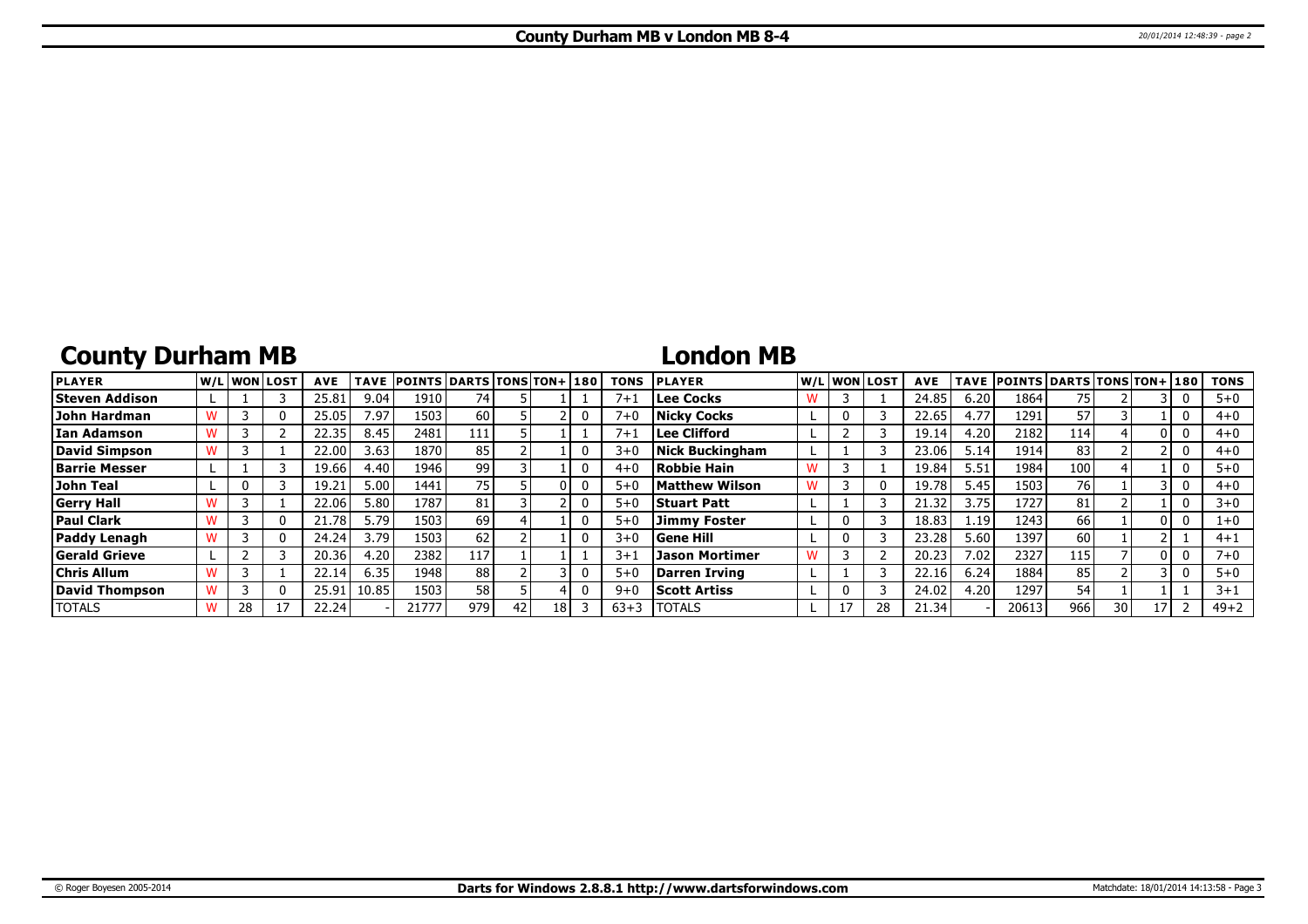#### **County Durham WB v London WB 2-4** 20/01/2014 12:49:04 - page 1

|                         | SET AVE        | PLAYER                                                                     | LEG 1                             |                                              |                 |                 |                | - 5                          |                 |                      |       | 6 7 8 9 10 11 12 O/S DU GS SL Tons                                           |                            |              |              |                       |                |                 |                              | SET AVE        |                 | PLAYER                | LEG 1                             |    |   |   |   |     |                                                                                                                 |                |     |   |                                                                                                    |                |                                | 4 5 6 7 8 9 10 11 12 O/S DU GS SL Tons                                                                                                       |                 |                 |                |
|-------------------------|----------------|----------------------------------------------------------------------------|-----------------------------------|----------------------------------------------|-----------------|-----------------|----------------|------------------------------|-----------------|----------------------|-------|------------------------------------------------------------------------------|----------------------------|--------------|--------------|-----------------------|----------------|-----------------|------------------------------|----------------|-----------------|-----------------------|-----------------------------------|----|---|---|---|-----|-----------------------------------------------------------------------------------------------------------------|----------------|-----|---|----------------------------------------------------------------------------------------------------|----------------|--------------------------------|----------------------------------------------------------------------------------------------------------------------------------------------|-----------------|-----------------|----------------|
|                         |                | 5.00                                                                       |                                   | 50                                           |                 |                 | 30             | 41                           | 30 <sup>1</sup> |                      | 45 52 |                                                                              |                            |              |              | $\overline{24}$       |                | 152             |                              |                |                 | 3.20                  |                                   |    |   |   |   |     | 41 60 15 100 35 50                                                                                              |                |     |   |                                                                                                    |                | 2                              | $26 \overline{50}$                                                                                                                           |                 |                 |                |
|                         |                |                                                                            |                                   | 45                                           | 45              | 62              |                |                              |                 | $90$ 92 26 60 61     |       |                                                                              |                            |              |              | 24                    |                | 20              |                              |                |                 |                       |                                   | 85 |   |   |   |     | 36 85 45 60 81 39 70                                                                                            |                |     |   |                                                                                                    |                | 3                              | $\overline{24}$                                                                                                                              | $\overline{70}$ |                 |                |
|                         |                | $15$ SHARON                                                                | 3                                 | 28                                           | 60              | l 85            |                |                              |                 |                      |       | 3   85 <mark>100</mark> 45   67   28                                         |                            |              |              |                       | 25 28          |                 |                              |                |                 | $15$ NIKKI            |                                   |    |   |   |   |     | $ 45 44$ <b>100</b> 41 45 60 40 74 32                                                                           |                |     |   |                                                                                                    |                |                                | 27                                                                                                                                           |                 | 20              |                |
| $\mathbf{1}$            |                | <b>HAYWOOD</b>                                                             | $\overline{4}$                    | 43                                           |                 |                 |                |                              |                 |                      |       | $100$ 45 $100$ 100 70 27 0 16                                                |                            |              |              | 25 16                 |                |                 | 3                            |                |                 | PATTEN                |                                   |    |   |   |   |     | 4 81 60 41 95 81 59 78 3                                                                                        |                |     |   |                                                                                                    |                |                                | $\overline{24}$                                                                                                                              |                 | $\overline{3}$  |                |
|                         |                | COD                                                                        | 5                                 | 100                                          | $\overline{41}$ |                 |                |                              |                 |                      |       | 24 60 26 21 15 30 40 26 41 69                                                |                            |              | $\mathbf{1}$ | 55                    | $\overline{2}$ |                 |                              |                |                 | LON                   |                                   |    |   |   |   |     |                                                                                                                 |                |     |   | $5 \mid 7 \mid 26 \mid 41 \mid 60 \mid 29 \mid 41 \mid 26 \mid 26 \mid 41 \mid 42 \mid 55 \mid 12$ |                |                                | $\overline{57}$                                                                                                                              |                 | $\overline{4}$  |                |
|                         | 25             |                                                                            | 6                                 |                                              |                 |                 |                |                              |                 |                      |       |                                                                              |                            |              |              |                       |                |                 |                              |                | 68              |                       | 6                                 |    |   |   |   |     |                                                                                                                 |                |     |   |                                                                                                    |                |                                |                                                                                                                                              |                 |                 |                |
|                         |                |                                                                            | $\overline{7}$                    |                                              |                 |                 |                |                              |                 |                      |       |                                                                              |                            |              |              |                       |                |                 |                              |                |                 |                       | $\overline{7}$                    |    |   |   |   |     |                                                                                                                 |                |     |   |                                                                                                    |                |                                |                                                                                                                                              |                 |                 |                |
|                         | <b>SET AVE</b> | <b>PLAYER</b>                                                              | LEG                               |                                              | 2               | 3               | $\overline{4}$ | -5                           | 6               | 7                    | 8     |                                                                              |                            |              |              |                       |                |                 | 9 10 11 12 O/S DU GS SL Tons | <b>SET AVE</b> |                 | <b>PLAYER</b>         | LEG                               |    | 2 | 3 | 4 | 5   | 6                                                                                                               | 7              | 8 9 |   | 10                                                                                                 |                |                                | 11 12 0/S DU GS SL Tons                                                                                                                      |                 |                 |                |
|                         |                | 2.35                                                                       | $\mathbf{1}$                      | $\overline{35}$                              | 77              | $\overline{18}$ | $\sqrt{85}$    |                              |                 |                      |       | $\frac{1}{55}$ 32 40 38 39 26 36 0 2 41 20                                   |                            |              |              |                       |                |                 |                              |                |                 |                       |                                   |    |   |   |   |     |                                                                                                                 |                |     |   | 1 26 53 43 5 45 41 41 81 26 24 76 30                                                               |                |                                | $\overline{39}$                                                                                                                              |                 | $\overline{10}$ |                |
|                         |                |                                                                            | $\overline{2}$                    | 81                                           | 24              | 41              |                |                              |                 |                      |       | 26 71 41 21 30 37 89                                                         | $\Omega$                   |              |              | $\overline{33}$       |                | 40              |                              |                |                 |                       | $\overline{2}$                    |    |   |   |   |     |                                                                                                                 |                |     |   | 43 41 41 60 60 41 80 23 38 34 21 19 3                                                              |                |                                | 36 19                                                                                                                                        |                 |                 |                |
|                         |                | $13$ KATHLEEN                                                              | $\overline{3}$                    | $\overline{39}$                              |                 |                 |                |                              |                 |                      |       | 45 135 33 100 44 30 55 10 0 0                                                |                            | $\mathbf{0}$ |              | $\overline{39}$       |                | $10$   2        |                              |                |                 | $13$ LISA             |                                   |    |   |   |   |     |                                                                                                                 |                |     |   |                                                                                                    |                |                                | $38 \mid 24$                                                                                                                                 |                 |                 |                |
| $\overline{\mathbf{2}}$ |                | <b>RENWICK</b>                                                             | $\overline{4}$                    | 68 55 41 45 81 7 33 60 80 0                  |                 |                 |                |                              |                 |                      |       |                                                                              |                            |              |              | $\overline{30}$       |                | $\overline{31}$ |                              | 2              |                 | DUNFORD               |                                   |    |   |   |   |     |                                                                                                                 |                |     |   |                                                                                                    |                |                                | $3 \mid 33 \mid 76$                                                                                                                          |                 |                 |                |
|                         |                | COD                                                                        | $\overline{5}$                    |                                              |                 |                 |                |                              |                 |                      |       |                                                                              |                            |              |              |                       |                |                 |                              |                |                 | LON                   | 5 <sup>1</sup>                    |    |   |   |   |     |                                                                                                                 |                |     |   |                                                                                                    |                |                                |                                                                                                                                              |                 |                 |                |
|                         | 45             |                                                                            | $\overline{6}$                    |                                              |                 |                 |                |                              |                 |                      |       |                                                                              |                            |              |              |                       |                |                 |                              |                | 66              |                       | 6                                 |    |   |   |   |     |                                                                                                                 |                |     |   |                                                                                                    |                |                                |                                                                                                                                              |                 |                 |                |
|                         |                |                                                                            | $\overline{7}$                    |                                              |                 |                 |                |                              |                 |                      |       |                                                                              |                            |              |              |                       |                |                 |                              |                |                 |                       |                                   |    |   |   |   |     |                                                                                                                 |                |     |   |                                                                                                    |                |                                |                                                                                                                                              |                 |                 |                |
|                         | <b>SET AVE</b> | <b>PLAYER</b>                                                              | LEG                               |                                              |                 | 3               | $\overline{4}$ | 5                            |                 |                      |       | 6 7 8 9 10 11 12 0/S DU GS SL Tons                                           |                            |              |              |                       |                |                 |                              | <b>SET AVE</b> |                 | <b>PLAYER</b>         | LEG <sub>1</sub>                  |    |   |   |   |     |                                                                                                                 |                |     |   |                                                                                                    |                |                                |                                                                                                                                              |                 |                 |                |
|                         |                | 2.00                                                                       |                                   | 30                                           | 25              | 41              |                |                              |                 |                      |       | $140$ $ 45$ 55 39 60 60 40 26                                                |                            |              |              | $\overline{33}$       |                | 40              |                              |                |                 | 3.25                  | $\mathbf{1}$                      |    |   |   |   |     |                                                                                                                 |                |     |   |                                                                                                    |                |                                | 1 2 3 4 5 6 7 8 9 10 11 12 0/5 DU GS SL TOns<br> 60   30   81   55   41   <mark>100</mark> 58   19   37   0   0   20   1   34   20         1 |                 |                 |                |
|                         |                |                                                                            | $\overline{2}$                    | 60                                           | 60              |                 |                | 100806025                    |                 | $\sqrt{28}$          |       | $24$ 24 36                                                                   |                            |              |              | 30                    |                | $\overline{4}$  |                              |                |                 |                       |                                   |    |   |   |   |     |                                                                                                                 |                |     |   |                                                                                                    |                | 3                              | 30 40                                                                                                                                        |                 |                 |                |
|                         |                | <b>16</b> DAWN                                                             | 3                                 | 46                                           |                 |                 |                |                              |                 |                      |       | 76 45 41 100 41 80 40 32                                                     |                            |              |              | $3 \mid 27 \mid 32$   |                |                 |                              |                |                 | $16$ LEANNE           |                                   |    |   |   |   |     | 2 70 60 45 21 60 45 60 41 59 40<br>3 22 33 45 45 45 21 85 43 36<br>4 45 <b>125</b> 45 <b>100</b> 45 57 44 30 10 |                |     |   |                                                                                                    |                |                                | $\overline{27}$                                                                                                                              |                 | l126 l          |                |
| $\overline{\mathbf{3}}$ |                | <b>WINN</b>                                                                | $\overline{4}$                    | 43                                           |                 |                 |                |                              |                 |                      |       | 70 15 82 45 22 45 57 56                                                      |                            |              |              | $\overline{27}$       |                | 66              |                              | 3              |                 | <b>TOPPER</b>         |                                   |    |   |   |   |     |                                                                                                                 |                |     |   |                                                                                                    |                |                                | 25 10                                                                                                                                        |                 |                 | $\mathcal{P}$  |
|                         |                |                                                                            |                                   |                                              |                 |                 |                |                              |                 |                      |       |                                                                              |                            |              |              |                       |                |                 |                              |                |                 |                       | $5^{\circ}$                       |    |   |   |   |     |                                                                                                                 |                |     |   |                                                                                                    |                |                                |                                                                                                                                              |                 |                 |                |
|                         | 19             | <b>COD</b>                                                                 | $\overline{5}$                    |                                              |                 |                 |                |                              |                 |                      |       |                                                                              |                            |              |              |                       |                |                 |                              |                |                 | <b>19</b> LON         |                                   |    |   |   |   |     |                                                                                                                 |                |     |   |                                                                                                    |                |                                |                                                                                                                                              |                 |                 |                |
|                         |                |                                                                            | 6<br>$\overline{7}$               |                                              |                 |                 |                |                              |                 |                      |       |                                                                              |                            |              |              |                       |                |                 |                              |                |                 |                       | $6\overline{6}$<br>$\overline{7}$ |    |   |   |   |     |                                                                                                                 |                |     |   |                                                                                                    |                |                                |                                                                                                                                              |                 |                 |                |
|                         |                |                                                                            |                                   |                                              |                 | 3               |                |                              |                 |                      |       |                                                                              |                            |              |              |                       |                |                 |                              |                |                 |                       |                                   |    |   |   |   |     |                                                                                                                 |                |     |   |                                                                                                    |                |                                |                                                                                                                                              |                 |                 |                |
|                         | <b>SET AVE</b> | <b>PLAYER</b><br>1.39                                                      | LEG<br>$\overline{1}$             | $\overline{7}$                               |                 |                 | $\overline{4}$ | 5                            | 6               |                      |       | 7 8 9 10 11 12 0/S DU GS SL Tons<br>30 83 40 16 85 41 26 27 60 13 53 2 38 20 |                            |              |              |                       |                |                 |                              |                | <b>SET AVE</b>  | <b>PLAYER</b><br>1.06 | LEG                               |    |   |   |   |     |                                                                                                                 |                |     |   | 1 60 20 21 24 26 26 33 41 46 59 44 67                                                              |                |                                | 4 5 6 7 8 9 10 11 12 0/S DU GS<br>36                                                                                                         |                 | SL Tons<br>34   |                |
|                         |                |                                                                            |                                   | $\overline{26}$                              | 41              |                 |                |                              |                 |                      |       | $\frac{61}{61}$ 60 41 23 41 41 98 69                                         |                            |              |              | $3 \mid 30 \mid 69$   |                |                 |                              |                |                 |                       |                                   |    |   |   |   |     | 2 29 85 53 85 39 24 29 15 42 32                                                                                 |                |     |   |                                                                                                    |                |                                | 30                                                                                                                                           |                 | 68              |                |
|                         |                | 14 SANDRA                                                                  | $\overline{2}$<br>3               | $81   41   45   28   92   3$ 139 52 10 6 0 0 |                 |                 |                |                              |                 |                      |       |                                                                              |                            |              |              | $3 \mid 39 \mid 4$    |                |                 |                              |                |                 | $13$ ROSIE            |                                   |    |   |   |   |     |                                                                                                                 |                |     |   | $3$ 31 31 45 18 45 36 35 44 41 106 45 0                                                            |                |                                | 36                                                                                                                                           |                 | $24 \mid 1$     |                |
| 4                       |                | <b>CAIRNS</b>                                                              |                                   |                                              |                 |                 |                |                              |                 |                      |       |                                                                              |                            |              |              |                       |                |                 |                              |                |                 | GAFFNEY               |                                   |    |   |   |   |     |                                                                                                                 |                |     |   |                                                                                                    |                |                                |                                                                                                                                              |                 |                 |                |
|                         |                |                                                                            | $\overline{4}$<br>$\overline{5}$  |                                              |                 |                 |                |                              |                 |                      |       |                                                                              |                            |              |              |                       |                |                 |                              | 4              |                 |                       | $\overline{4}$<br>$\overline{5}$  |    |   |   |   |     |                                                                                                                 |                |     |   |                                                                                                    |                |                                |                                                                                                                                              |                 |                 |                |
|                         | 05             | <b>COD</b>                                                                 |                                   |                                              |                 |                 |                |                              |                 |                      |       |                                                                              |                            |              |              |                       |                |                 |                              |                |                 | <b>50</b> LON         |                                   |    |   |   |   |     |                                                                                                                 |                |     |   |                                                                                                    |                |                                |                                                                                                                                              |                 |                 |                |
|                         |                |                                                                            | $6\overline{6}$<br>$\overline{7}$ |                                              |                 |                 |                |                              |                 |                      |       |                                                                              |                            |              |              |                       |                |                 |                              |                |                 |                       | $6\overline{6}$                   |    |   |   |   |     |                                                                                                                 |                |     |   |                                                                                                    |                |                                |                                                                                                                                              |                 |                 |                |
|                         |                |                                                                            |                                   |                                              |                 |                 |                |                              |                 |                      |       |                                                                              |                            |              |              |                       |                |                 |                              |                |                 |                       |                                   |    |   |   |   |     |                                                                                                                 |                |     |   |                                                                                                    |                |                                |                                                                                                                                              |                 |                 |                |
|                         | <b>SET AVE</b> | <b>PLAYER</b>                                                              | LEG                               |                                              |                 |                 | $\overline{4}$ | 5                            |                 |                      |       | 6 7 8 9 10 11 12 0/S DU GS SL Tons                                           |                            |              |              |                       |                |                 |                              |                | <b>SET AVE</b>  | <b>PLAYER</b>         | LEG                               |    |   |   |   | 4 5 |                                                                                                                 |                |     |   |                                                                                                    |                |                                | 6 7 8 9 10 11 12 O/S DU GS SL Tons                                                                                                           |                 |                 |                |
|                         |                | 1.00                                                                       | -1                                | 22 60 45 66 85 41 55 35 32<br>26             | $\overline{15}$ |                 |                |                              |                 | $100$ 45 26 45 58 45 |       |                                                                              |                            |              |              | 27                    |                | 60<br>141       |                              |                |                 | 4.82                  | <sup>2</sup>                      |    |   |   |   |     | $1   60   45   100   45   60   101   31   19   20   20$<br>60 60 30 41 <b>180</b> 58 32 40                      |                |     |   |                                                                                                    |                | $\mathbf{1}$<br>$\overline{2}$ | 28 20<br>23                                                                                                                                  | 40              |                 | 2<br>$1 + 1$   |
|                         |                | $15$ <b>KAROL</b>                                                          | $\overline{2}$                    |                                              |                 |                 |                |                              |                 |                      |       |                                                                              |                            |              |              | 24<br>$\overline{30}$ |                | $\overline{20}$ |                              |                |                 | <b>18</b> DEE         |                                   |    |   |   |   |     | $3 \quad 101 \quad 41 \quad 41 \quad 85 \quad 60 \quad 30 \quad 39 \quad 72 \quad 24 \quad 4$                   |                |     |   |                                                                                                    |                |                                |                                                                                                                                              |                 |                 |                |
|                         |                | <b>DAGGA</b>                                                               | 3                                 | 80                                           |                 |                 |                |                              |                 |                      |       | $\sqrt{26}$ 60 45 60 26 90 74 20 0                                           |                            |              |              |                       |                |                 |                              |                |                 | <b>BELCHER</b>        |                                   |    |   |   |   |     |                                                                                                                 |                |     |   |                                                                                                    | $\overline{4}$ | $\overline{1}$                 | 31                                                                                                                                           | $\overline{4}$  |                 | $\mathbf{1}$   |
| 5                       |                |                                                                            | $\overline{4}$                    |                                              |                 |                 |                |                              |                 |                      |       |                                                                              |                            |              |              |                       |                |                 |                              | 5              |                 |                       | $\overline{4}$                    |    |   |   |   |     |                                                                                                                 |                |     |   |                                                                                                    |                |                                |                                                                                                                                              |                 |                 |                |
|                         | 83             | COD                                                                        | $\overline{5}$                    |                                              |                 |                 |                |                              |                 |                      |       |                                                                              |                            |              |              |                       |                |                 |                              |                | 33 <sub>l</sub> | LON                   | $\overline{5}$                    |    |   |   |   |     |                                                                                                                 |                |     |   |                                                                                                    |                |                                |                                                                                                                                              |                 |                 |                |
|                         |                |                                                                            | $\overline{6}$                    |                                              |                 |                 |                |                              |                 |                      |       |                                                                              |                            |              |              |                       |                |                 |                              |                |                 |                       | 6                                 |    |   |   |   |     |                                                                                                                 |                |     |   |                                                                                                    |                |                                |                                                                                                                                              |                 |                 |                |
|                         |                |                                                                            | $\overline{7}$                    |                                              |                 |                 |                |                              |                 |                      |       |                                                                              |                            |              |              |                       |                |                 |                              |                |                 |                       | $\overline{7}$                    |    |   |   |   |     |                                                                                                                 |                |     |   |                                                                                                    |                |                                |                                                                                                                                              |                 |                 |                |
|                         | <b>SET AVE</b> | PLAYER                                                                     | LEG                               |                                              |                 | 3               | $\overline{4}$ | 5                            | 6               | 7                    | 8     | 9                                                                            | 10 11 12 O/S DU GS SL Tons |              |              |                       |                |                 |                              |                | <b>SET AVE</b>  | <b>PLAYER</b>         | LEG                               |    |   |   | 4 | 5   | 6                                                                                                               | $\overline{7}$ | 8   | 9 |                                                                                                    |                |                                | 10 11 12 O/S DU GS SL Tons                                                                                                                   |                 |                 |                |
|                         |                |                                                                            | $\mathbf{1}$                      | 45                                           |                 |                 |                | $95 \mid 38 \mid 63 \mid 22$ | $\overline{7}$  |                      |       | 57   45   46                                                                 |                            |              |              | 27                    |                | $\overline{83}$ |                              |                |                 | 3.80                  |                                   |    |   |   |   |     | $1   45   81   28   85   45   36   100   41   40$                                                               |                |     |   |                                                                                                    |                | $\mathbf{1}$                   | 25 40                                                                                                                                        |                 |                 | $\overline{1}$ |
|                         |                |                                                                            | $\overline{2}$                    | $\overline{76}$                              |                 |                 |                |                              |                 |                      |       | 45 3 67 29 29 28 57 38 57                                                    |                            |              |              | $\overline{30}$       |                | $\overline{72}$ |                              |                |                 | $16$ LYNDA            |                                   |    |   |   |   |     |                                                                                                                 |                |     |   | 2 41 22 45 140 21 41 45 49 57 20 20                                                                |                | 2                              | 32                                                                                                                                           | 20              |                 | $\mathbf{1}$   |
|                         | $14$ LIZ       |                                                                            | $\overline{3}$                    | $\overline{35}$                              |                 |                 |                |                              |                 |                      |       | 79 24 45 57 30 45 26 43 35 25                                                |                            |              |              | $\overline{33}$       |                | 57              |                              |                |                 |                       |                                   |    |   |   |   |     |                                                                                                                 |                |     |   | $3   41$ <b>140</b> 85 45 26 9 41 40 34 20 20                                                      |                |                                | $3 \overline{)33} \overline{)20}$                                                                                                            |                 |                 | $\overline{1}$ |
|                         |                | $\overline{6}$ $\overline{1}$ $\overline{1}$ $\overline{1}$ $\overline{1}$ | $\overline{4}$                    |                                              |                 |                 |                |                              |                 |                      |       |                                                                              |                            |              |              |                       |                |                 |                              |                | $6\sqrt{ }$     | BIONDINI              | $\overline{4}$                    |    |   |   |   |     |                                                                                                                 |                |     |   |                                                                                                    |                |                                |                                                                                                                                              |                 |                 |                |
|                         |                | $34^{\text{COD}}$                                                          | $\overline{5}$                    |                                              |                 |                 |                |                              |                 |                      |       |                                                                              |                            |              |              |                       |                |                 |                              |                |                 | <b>70</b> LON         | $\overline{5}$                    |    |   |   |   |     |                                                                                                                 |                |     |   |                                                                                                    |                |                                |                                                                                                                                              |                 |                 |                |
|                         |                |                                                                            | $\overline{6}$                    |                                              |                 |                 |                |                              |                 |                      |       |                                                                              |                            |              |              |                       |                |                 |                              |                |                 |                       | $6\overline{6}$                   |    |   |   |   |     |                                                                                                                 |                |     |   |                                                                                                    |                |                                |                                                                                                                                              |                 |                 |                |
|                         |                |                                                                            | $\overline{7}$                    |                                              |                 |                 |                |                              |                 |                      |       |                                                                              |                            |              |              |                       |                |                 |                              |                |                 |                       |                                   |    |   |   |   |     |                                                                                                                 |                |     |   |                                                                                                    |                |                                |                                                                                                                                              |                 |                 |                |

| نايات                                                                                   | ັບເ                                                                                                 |
|-----------------------------------------------------------------------------------------|-----------------------------------------------------------------------------------------------------|
| <b>RUNNING SCORE</b>                                                                    | <b>RUNNING SCORE</b><br>$\ddot{\phantom{1}}$<br>$\lambda$<br>$\overline{\phantom{a}}$               |
| OP:<br>$\sim$ $\sim$ $\sim$ $\sim$<br>am WB<br>Durha<br>County<br>haron<br>Havwood<br>. | $\sim$ $\sim$ $\sim$ $\sim$<br>IOP<br><b>MR</b><br>-18.3.<br>Londor<br><b>VVL</b><br><b>DUAL BU</b> |